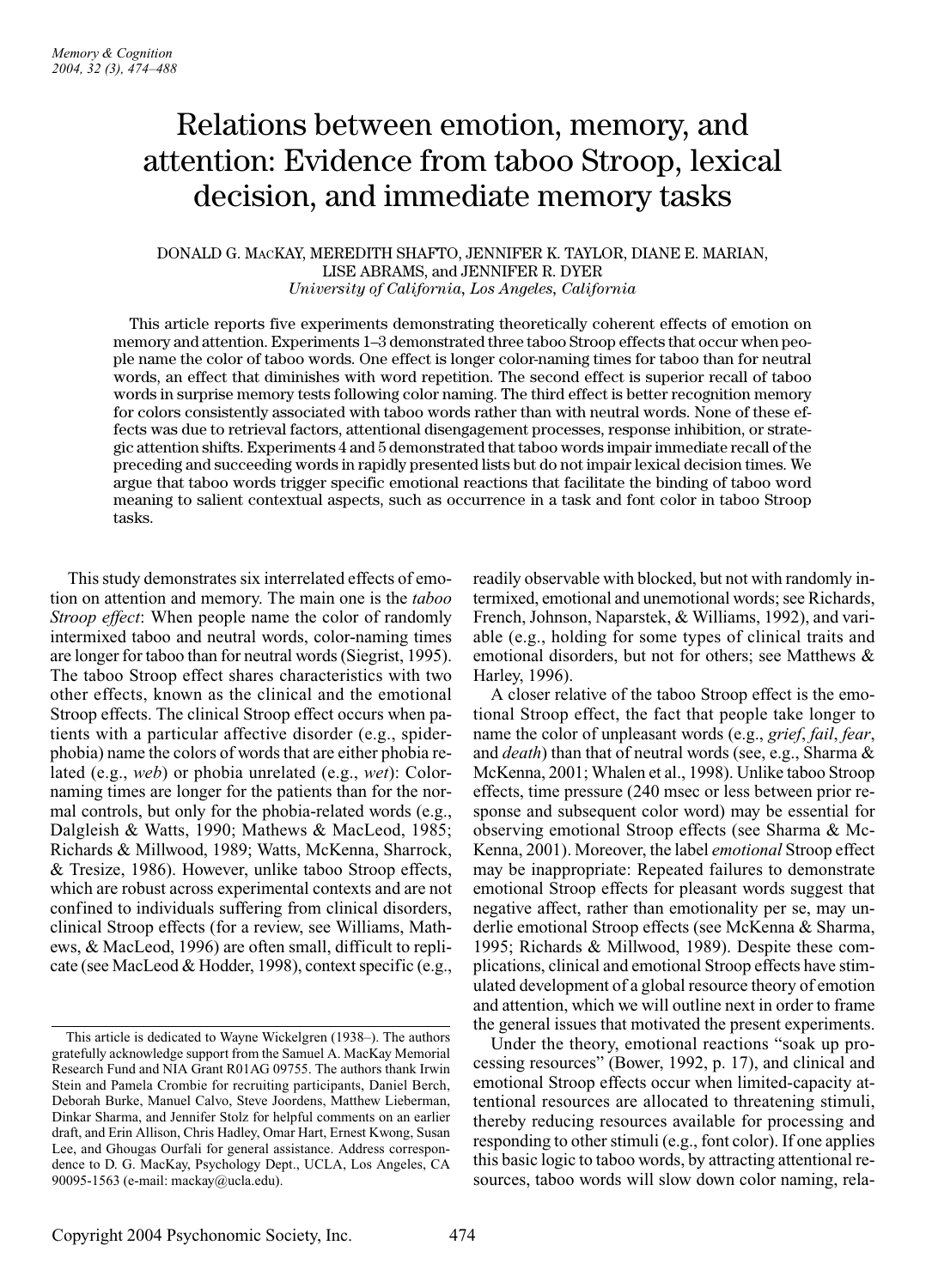tive to neutral words, resulting in the taboo Stroop effect. However, this application of resource theory leaves many questions unanswered. Do taboo words attract processing resources involuntarily (Williams, Mathews, MacLeod, & Watts, 1988, pp. 69–72) or via a strategic decision to evaluate "degree of threat" (Wells & Matthews, 1994, pp. 116– 119)? What role do the resources attracted by taboo words play in other cognitive processes, such as memory formation? Do taboo words always reduce processing speed? For example, is the response that taboo words are words impaired in lexical decision tasks? What are the normal functions of the resources that taboo words attract? What brain mechanisms normally subserve these functions? Questions such as these provided the impetus for the present study.

Experiment 1 demonstrated two basic effects. The first was the taboo Stroop effect. The second was better recall for taboo than for neutral words in surprise memory tests following color naming. Experiment 2 replicated both of these effects and demonstrated a third effect: that taboo words trigger two types of emotional reaction, one word specific and the other general or common to all taboo words. On the basis of the results of Experiments 1 and 2 and a review of the literature on emotion, memory, and attention, we hypothesized that emotional reactions trigger binding mechanisms that function to link the source of an emotion to its context of occurrence (see, e.g., MacKay, Burke, & Stewart, 1998; MacKay & James, 2001). Under this hypothesis, word-specific emotional reactions to taboo words in Stroop tasks in Experiments 1 and 2 engaged binding mechanisms that linked the taboo words to a general type of context, labeled *occurrence in the task*, which acted as a retrieval cue when the taboo words were recalled later during the surprise memory tests. In addition, we hypothesized that priority processing via binding mechanisms delayed the specific process of color naming for taboo words in the Stroop task, the basis for the taboo Stroop effect.

Experiments 3–5 tested this binding account of the taboo Stroop effect. Experiment 3 resembled the standard taboo Stroop task, except that half of the taboo and neutral words were color consistent or occurred in the same color throughout the experiment, with memory for the color of these color-consistent words tested in surprise recognition tests following color naming. The binding hypothesis would predict better recall of the color associated with taboo than with neutral words, because taboo words engage binding mechanisms that link the meaning of taboo words to their context of occurrence and font color is an important aspect of context in Stroop tasks. Support for this color-binding prediction in Experiment 3 represented our fourth effect of emotion on memory.

Experiment 4 was an immediate recall task involving intermixed lists of taboo and neutral words presented at 170 msec/word to eliminate possible rehearsal strategies. We reasoned that if binding mechanisms give processing priority to emotion-linked stimuli, a taboo word will cut short the process of binding the immediately prior (neutral) word to its list context and will reduce the time available for binding the immediately subsequent (neutral) word to its list context, so that immediate recall of the word before and the word after a taboo word will suffer. Support for these word-before and word-after effects represented the fifth and sixth effects of emotion on memory demonstrated in the present study.

Experiment 5 was a lexical decision task involving taboo and neutral words that tested predictions of the resource reduction and binding hypotheses. Lexical decision times did not differ for taboo versus neutral words, a task-specific effect predicted under the binding hypothesis. Experiment 5 ruled out longer processing time and reduced set size as accounts of the superior recall of taboo words in Experiments 1–4.

## **EXPERIMENT 1 The Taboo Stroop Effect**

Experiment 1 was a color-naming task resembling that in Siegrist (1995), except that we included male as well as female participants and the experiment was conducted in English. The stimuli were taboo and neutral words with differing emotional valence and arousal properties: Taboo words receive higher ratings than neutral words on scales representing negative connotation, and presenting taboo words enhances skin conductance, an unconscious index of sympathetic nervous system activity and emotional arousal (see, e.g., LaBar & Phelps, 1998). Like Siegrist, we expected longer color-naming times for taboo than for neutral words.

Experiment 1 also tested two possible accounts of the taboo Stroop effect. One was the hypothesis that inhibitory processes protect normal perceivers from threat-linked stimuli, preventing entry of these stimuli into awareness, and that the time it takes to apply these inhibitory mechanisms delays the color-naming process for taboo words. To test this hypothesis, a surprise memory test for the words followed color naming in Experiment 1 (despite prior instructions to ignore word meaning). Because awareness during encoding enhances explicit memory (see, e.g., Tulving, 1985), participants should recall fewer taboo than neutral words in this surprise memory test if inhibitory mechanisms prevent awareness of taboo words during color naming.

According to the second account, taboo Stroop effects reflect development of an attentional strategy: Participants learn to attend to the meaning of taboo words during the color-naming task, thereby reducing resources for processing the font color and color names for taboo words. To test this hypothesis, we compared effects of trial number on response times across 10 repetitions of each taboo and neutral word: If participants develop a strategy of selectively attending to taboo words, color-naming times should increase across repetitions for taboo, but not for neutral, words.

#### **Method**

**Participants**. The participants in Experiment 1 ( $N = 28, 10$ ) males and 18 females; median age  $= 20$  years) were UCLA undergraduates who participated for partial credit in psychology classes.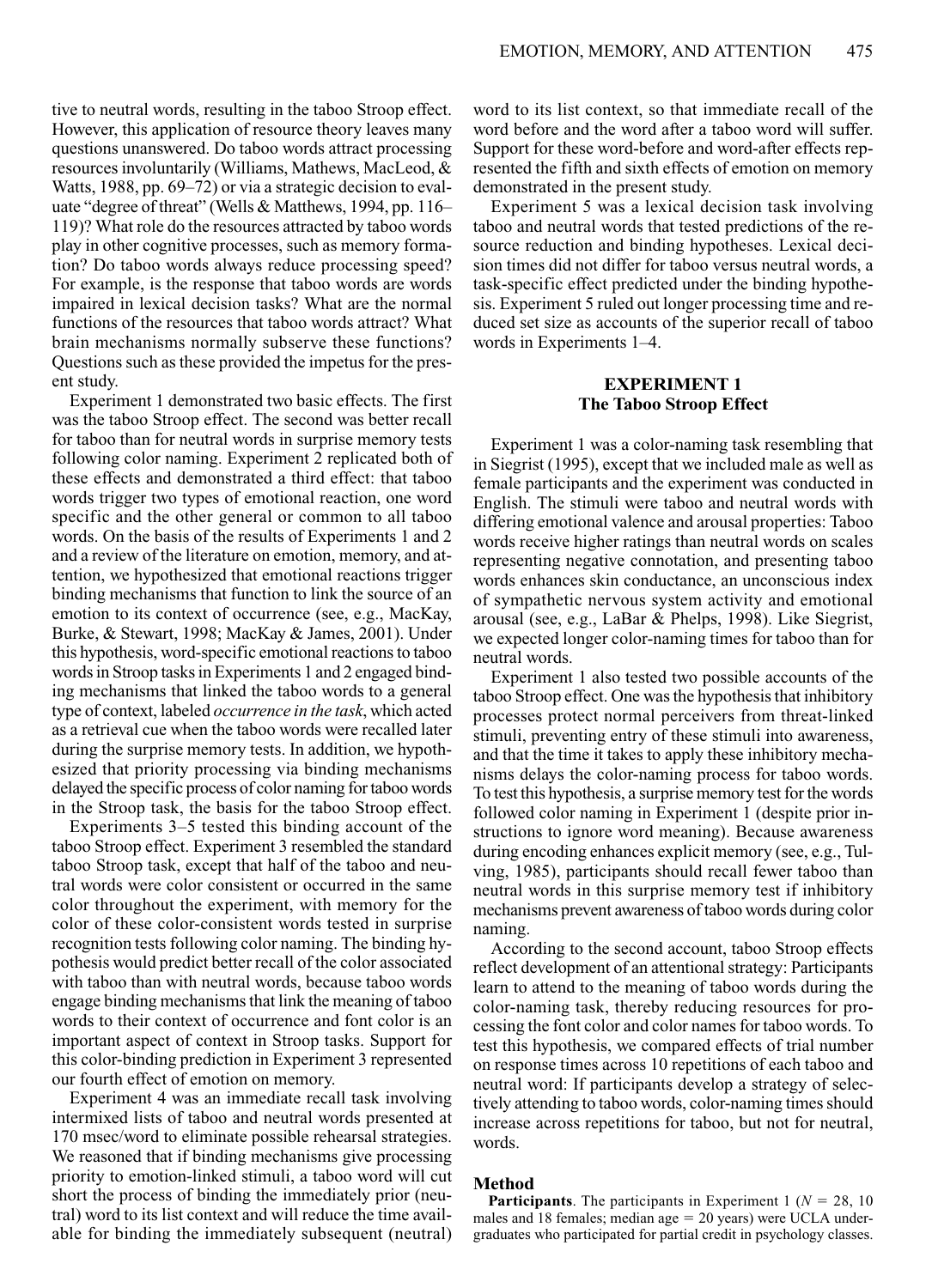The participants knew that some of the to-be-ignored words might be considered *obscene* or *taboo* and could choose to serve in another ongoing experiment without taboo words, but fewer than 1.5% of them did so.

**Materials***.* To pretest our materials, 40 undergraduates used 5 point scales to rate the relative familiarity and obscenity of 438 words listed in Jay (1992, pp. 143–151) and Bellezza, Greenwald, and Banaji (1986). The 10 taboo words selected for Experiment 1 involved socially proscribed profanities, insults, and sexual references and received higher obscenity ratings than did the 10 neutral words  $[t(9) = 19.89, p < .01]$ , which were closely matched with taboo words for initial letters, length in syllables and letters, and mean familiarity ratings (see Table 1).

**Procedure***.* The stimulus words appeared in five colors (blue, gray, brown, green, and red) on a computer monitor in large lower case font (55-point Times) against a white background. The participants named as quickly as possible the font color of each word while ignoring its meaning and avoiding errors, such as reading the word aloud. Twenty practice trials with other taboo and neutral words familiarized the participants with the procedure, colors, and color names. A 1,000-msec fixation point preceded each stimulus, which remained on the screen until the participant responded. A 2,000 msec blank screen followed each response. A voice key linked to the computer determined reaction times (RTs). The participants saw each word–color combination twice in random order: once in Trials 1–100 and once in Trials 101–200. After Trial 200, the participants received the surprise free recall instructions: Write down as many words from the preceding experiment as you can.

## **Results and Discussion**

Errors occurred on 6.4% of all the trials, did not differ for taboo  $(6\%)$  versus neutral words  $(7\%)$ , and fell into three categories: stutters (e.g., *bl-blue*), wrong colors (e.g., *black*; the fixation point color), and partial errors (e.g., *grblue*; see Table 2 for error proportions by condition). Errors were removed before analyzing RTs, together with voice key malfunctions and outliers longer than 2,000 msec (which was over 2.5 standard deviations [*SD*s] above the mean in all the conditions).<sup>1</sup> A Spearman correlation between RTs and errors, with words as the unit of analysis, was nonsignificant ( $r_s = -.21, p > .36$ ), indicating that speed–accuracy tradeoff was not a factor. Post hoc *t* tests comparing taboo Stroop results by gender and type of taboo word (e.g., personal insults vs. sexual references) indicated no effects that were reliable and relevant, although female participants responded faster overall and remembered a reliably higher percentage of neutral words in the surprise memory test than did male participants  $[M = 30\% \text{ vs. } 20\%; t(26) = 1.78, p < .05].$ 

Figure 1 (left panel) shows mean correct color-naming times in Trials 1–100 and 101–200 for taboo and neutral words. A 2 (word type: taboo vs. neutral)  $\times$  2 (trial number: 1–100 vs. 101–200) analysis of variance (ANOVA) yielded no main effect of trial number ( $p > .10$ ) but an effect of word type  $[F(1,27) = 51.02, MS_e = 1,277.45, p < .01$ ; the taboo Stroop effect] and a word type  $\times$  trial number interaction  $[F(1,27) = 17.84, MS_e = 364.31, p < .01]$ , reflecting a decrease in RTs with trial number for taboo words  $[t(27) = 2.87, p < .01]$ , but not for neutral words (see Figure 1, left panel). This interaction contradicts the strategy hypothesis, which predicted an increase in RTs with trial number for taboo words, due to learned attentional shifts. A similar ANOVA for error proportions (see Table 2) yielded no reliable effects or interactions (all  $Fs < 1$ ).

Consistent with instructions to ignore the words in the color-naming task, overall immediate recall in the surprise

**Table 1 Experiments 1 and 2: Taboo and Neutral Words With Mean Familiarity and Obscenity Ratings (1–5 Scale), Length in Letters and Syllables, Mean Correct Color-Naming Times, and Mean Probabilities of Color-Naming Errors and Correct Free Recall**

|                          |                   | Mean<br>Familiarity | Length | Length                  | Mean<br>Obscenity | Mean   | Mean<br>Correct RT Probability Probability | Mean      |
|--------------------------|-------------------|---------------------|--------|-------------------------|-------------------|--------|--------------------------------------------|-----------|
| Word Class               | Words             | Rating              |        | in Letters in Syllables | Rating            | (msec) | of Errors                                  | of Recall |
| Taboo Words              | 1. whore          | 5.00                | 5.00   | 1.00                    | 3.44              | 748.60 | .05                                        | .55       |
|                          | 2. fuck           | 5.00                | 4.00   | 1.00                    | 4.33              | 759.44 | .06                                        | .88       |
|                          | 3. queer          | 4.94                | 5.00   | 1.00                    | 3.33              | 751.48 | .07                                        | .45       |
|                          | 4. shit           | 5.00                | 4.00   | 1.00                    | 3.28              | 741.24 | .08                                        | .77       |
|                          | 5. dyke           | 4.83                | 4.00   | 1.00                    | 3.50              | 756.73 | .06                                        | .48       |
|                          | 6. chink          | 4.72                | 5.00   | 1.00                    | 4.06              | 755.26 | .07                                        | .59       |
|                          | 7. cock           | 4.63                | 4.00   | 1.00                    | 3.25              | 742.83 | .07                                        | .54       |
|                          | 8. pussy          | 5.00                | 5.00   | 2.00                    | 4.06              | 768.88 | .06                                        | .82       |
|                          | 9. dildo          | 4.67                | 5.00   | 2.00                    | 3.17              | 771.63 | .07                                        | .66       |
|                          | 10. dick          | 5.00                | 4.00   | 1.00                    | 3.39              | 758.18 | .06                                        | .55       |
| Mean (all taboo words)   |                   | 4.88                | 4.50   | 1.20                    | 3.58              | 755.43 | .06                                        | .63       |
| Neutral words            | 1. wrist          | 5.00                | 5.00   | 1.00                    | 1.00              | 703.33 | .07                                        | .16       |
|                          | 2. flew           | 5.00                | 4.00   | 1.00                    | 1.00              | 712.13 | .08                                        | .34       |
|                          | 3. quote          | 4.94                | 5.00   | 1.00                    | 1.00              | 708.27 | .07                                        | .09       |
|                          | 4. snack          | 4.94                | 5.00   | 1.00                    | 1.00              | 712.27 | .05                                        | .13       |
|                          | $5. \mathrm{dug}$ | 4.78                | 3.00   | 1.00                    | 1.00              | 711.06 | .06                                        | .30       |
|                          | 6. church         | 4.88                | 6.00   | 1.00                    | 1.00              | 710.12 | .07                                        | .73       |
|                          | 7. cost           | 4.94                | 4.00   | 1.00                    | 1.00              | 701.47 | .07                                        | .18       |
|                          | 8. pasta          | 4.94                | 5.00   | 2.00                    | 1.00              | 721.04 | .07                                        | .39       |
|                          | 9. deny           | 4.94                | 4.00   | 2.00                    | 1.00              | 707.44 | .06                                        | .21       |
|                          | $10.$ dear        | 4.94                | 4.00   | 1.00                    | 1.00              | 715.77 | .06                                        | .18       |
| Mean (all neutral words) |                   | 4.93                | 4.50   | 1.20                    | 1.00              | 710.29 | .07                                        | .28       |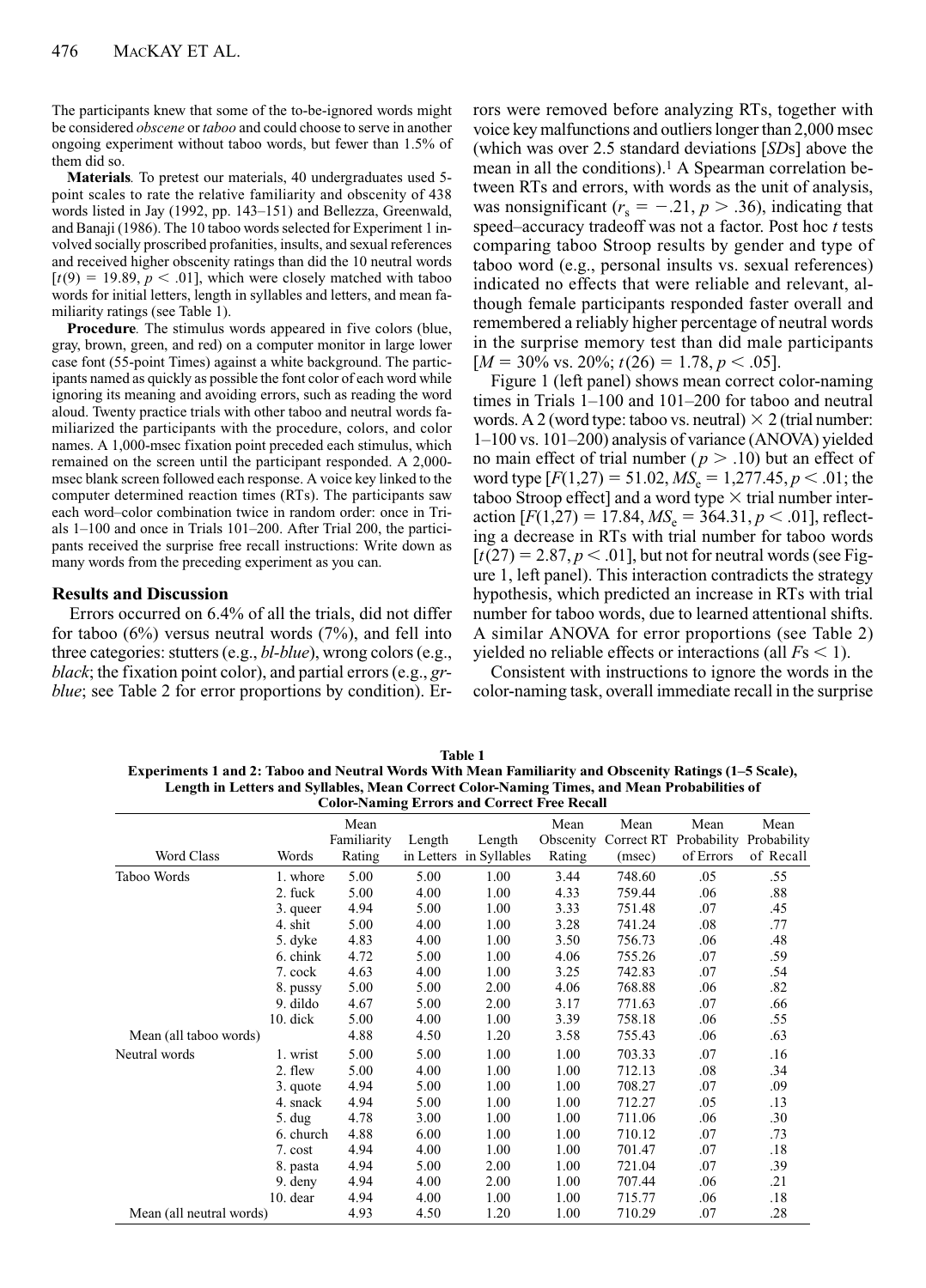|                          |                                 |     |                                 |     |                          | With Standard Deviations)                    |                                |     |                                 |     |          |       |
|--------------------------|---------------------------------|-----|---------------------------------|-----|--------------------------|----------------------------------------------|--------------------------------|-----|---------------------------------|-----|----------|-------|
|                          | Random Condition (Experiment 1) |     |                                 |     |                          |                                              | Novel Condition (Experiment 2) |     |                                 |     |          |       |
|                          |                                 |     | Trials $1-100$ Trials $101-200$ |     | % Recall                 |                                              |                                |     | Trials $1-100$ Trials $101-200$ |     | % Recall |       |
| <b>Word Class</b>        | M                               | SD  | M                               | SD  | M                        | SD                                           | M                              | SD  | M                               | SD  | M        | SD    |
|                          |                                 |     |                                 |     |                          | Mean Correct Color-Naming Times and % Recall |                                |     |                                 |     |          |       |
| Neutral words            | 704                             | 108 | 706                             | 134 | 26.79                    | 14.42                                        | 709                            | 149 | 727                             | 153 | 27.86    | 13.97 |
| Taboo words              | 768                             | 130 | 739                             | 138 | 66.79                    | 15.17                                        | 752                            | 161 | 768                             | 155 | 63.21    | 16.34 |
| Mean Taboo Stroop effect | 63                              | 46  | 33                              | 34  |                          |                                              | 43                             | 37  | 41                              | 46  | -        |       |
|                          |                                 |     |                                 |     | <b>Error Proportions</b> |                                              |                                |     |                                 |     |          |       |
| Neutral words            | .01                             | .02 | .01                             | .02 |                          | -                                            | $.02\,$                        | .03 | .01                             | .02 |          |       |
| Taboo words              | .02                             | .02 | .02                             | .02 |                          |                                              | .02                            | .02 | .02                             | .02 |          |       |

**Table 2 Experiments 1 and 2: Mean Color-Naming Times (in Milliseconds) With Error Proportions and Recall in the Surprise Memory Test (in Percentages) Over Trials 1–100 and 101–200 for Taboo and Neutral Words (With Standard Deviations)**



**Figure 1. Mean response times for taboo and neutral words during Trials 1–100 and 101–200 in Experiment 1 (left ordinate) and mean taboo Stroop effects (right ordinate) during Trials 1–100 and 101–200 in the random condition (Experiment 1) and the novel condition (Experiment 2). The error bars indicate 1** *SE* **above and below the mean.**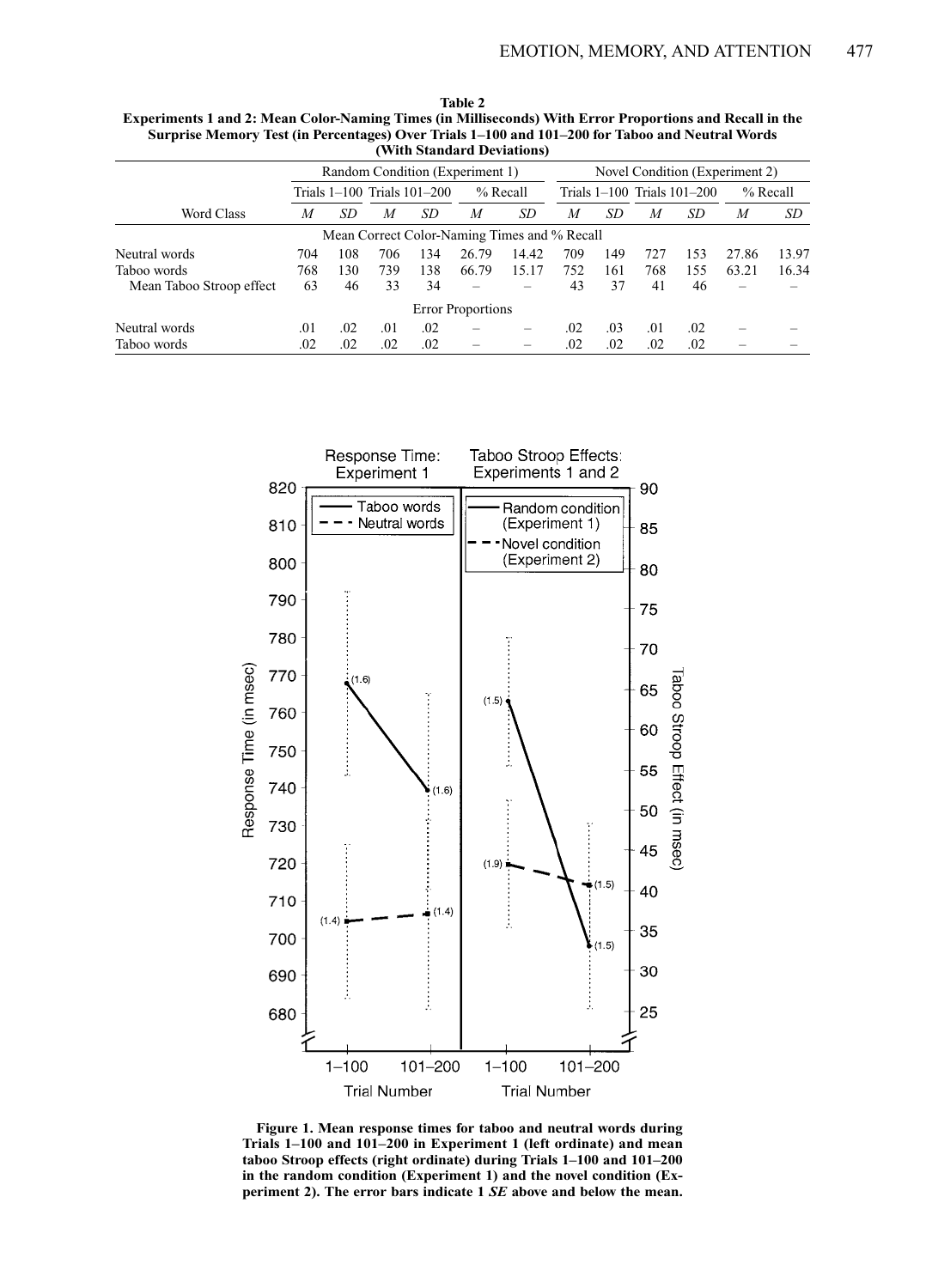memory test was relatively low (45%), given that each word was repeated 10 times. However, recall was 249% better for taboo than for neutral words  $(M = 66.8\%$  vs. 26.8%), a reliable difference  $[t(27) = 12.00, p < .01]$ . This superior recall for taboo than for neutral words ruled out the inhibition-of-awareness interpretation of the taboo Stroop effect, discussed earlier (see also Pratto & John, 1991).2 Recall should have been better for neutral than for taboo words if an inhibitory mechanism prevented awareness of taboo words during encoding. This conclusion also applies to the possibility that the hypothetical inhibitory mechanism associated with taboo words hinders only *elaborative* processes necessary for free recall, without hindering the processing of other characteristics—for example, the emotional valence of taboo words.

# **EXPERIMENT 2 Word-Specific Versus General Effects of Emotion**

Experiment 2 was a variant of the taboo Stroop task that tested two interpretations of the habituation effects in Experiment 1 (reduced RTs with repetition or trial number for taboo, but not for neutral, words; see also McKenna & Sharma, 1995). Under the first interpretation, taboo words elicit only word-specific emotional reactions, so that repeating one taboo word cannot habituate the emotional reaction to another taboo word. Under the second interpretation, taboo words elicit general, as well as word-specific, emotional reactions. For example, all taboo words may have triggered surprise in Experiment 1 (despite the practice trials and forewarnings concerning taboo words) because undergraduates do not normally encounter taboo words in university-sponsored experiments (for the possible role of surprise in all emotional reactions, see, e.g., Berlyne, 1960; Hebb, 1946; McClelland, 1951, pp. 466– 467). Under this interpretation, repeating one taboo word will especially habituate the emotional response to that taboo word but will habituate the emotional response to other (unrepeated) taboo words as well.

To test these hypotheses, Experiment 2 presented the same words as those in Experiment 1, but with half the words appearing in Trials 1–100 and the remaining half in Trials 101–200. Words in Experiments 1 and 2 therefore had different repetition histories: Across Trials 1–100, each word received 10 repetitions in Experiment 2 (vs. 5 in Experiment 1), and immediately after Trial 100, each word was novel in Experiment 2 (vs. already repeated 5 times in Experiment 1).

The occurrence of word-specific reactions to taboo words would predict a larger taboo Stroop effect in Experiment 1 than in Experiment 2 across Trials 1–100 (when taboo words had received twice as many repetitions in Experiment 2, causing greater habituation of emotional reactions) and a larger taboo Stroop effect in Experiment 2 than in Experiment 1 following Trial 100 (when new taboo words with unhabituated emotional reactions appear in

Experiment 2). The occurrence of general surprise reactions to taboo words would predict a main effect of trial number across Experiment 1 and 2, because RTs will decrease with each taboo word stimulus, regardless of repetition history.

### **Method**

The procedure was identical to that Experiment 1, except that 14 participants saw the taboo and neutral words numbered 1–5 in Table 1 during Trials 1–100 (repeated 10 times) and the remaining 10 words during Trials 101–200. The remaining 14 participants saw the taboo and neutral words numbered 6–10 in Table 1 during Trials 1–100 and the remaining 10 words in Trials 101–200.

#### **Results and Discussion**

Table 2 shows free recall (in percentages), and mean correct color-naming times and error proportions (with *SD*s) by condition over Trials 1–100 and 101–200 in Experiment 2. The surprise memory test replicated the results Experiment 1: Free recall in Experiment 2 was reliably greater for taboo than for neutral words  $[M = 63.2\%]$ vs. 27.9%;  $t(27) = 9.49, p < .01$ . For color-naming times, a 2 (word type)  $\times$  2 (trial number) ANOVA yielded an effect of word type  $[F(1,27) = 45.29, MS_e = 1,085.59, p <$ .01; the taboo Stroop effect] but no effect of trial number  $(p = .15)$  and no word type  $\times$  trial number interaction  $[F(1,27) = 0.07, MS_e = 671.76, p = .79]$ . A similar ANOVA for error proportions yielded no reliable effects or interactions (smallest  $p = .294$ ).

To simplify comparison of Experiments 1 and 2, we adopted as a dependent variable the taboo Stroop effect that is, the difference in RTs for taboo minus neutral words, with Experiment 1 labeled the *random condition* and Experiment 2 the *novel condition*. Figure 1 (right panel) shows the mean taboo Stroop effect across Trials 1–100 and 101–200 for the random and novel conditions. A 2 (trial number)  $\times$  2 (condition: novel vs. random) mixed ANOVA yielded an effect of trial number  $[F(1,54) = 7.38]$ ,  $MS_e = 1,036.07, p < .01$ ] and a condition  $\times$  trial number interaction  $[F(1,54) = 5.26, MS_e = 1,036.07, p < .05]$ , with a larger taboo Stroop effect in the random than in the novel condition during Trials  $1-100$  [ $t(54) = 1.81$ ,  $p <$ .05], but not during Trials  $101-200$  ( $p = .24$ ; see Figure 1, right panel).

The present results require a general habituation factor to explain the main effect of trial number across Experiments 1 and 23 and a word-specific habituation factor to explain three effects: our strong taboo Stroop effects despite instructions warning about taboo words and prior practice with taboo words, the reduced taboo Stroop effect with increased repetition of specific taboo words across Trials 1–100 in the novel condition, and the absence of habituation for newly encountered taboo words after Trial 100 in the novel condition. These word-specific effects suggest that each taboo word triggers emotional responses with unique connotative properties (see Jay, 2000, pp. 136– 140) that habituate with repetition (see also McKenna & Sharma, 1995).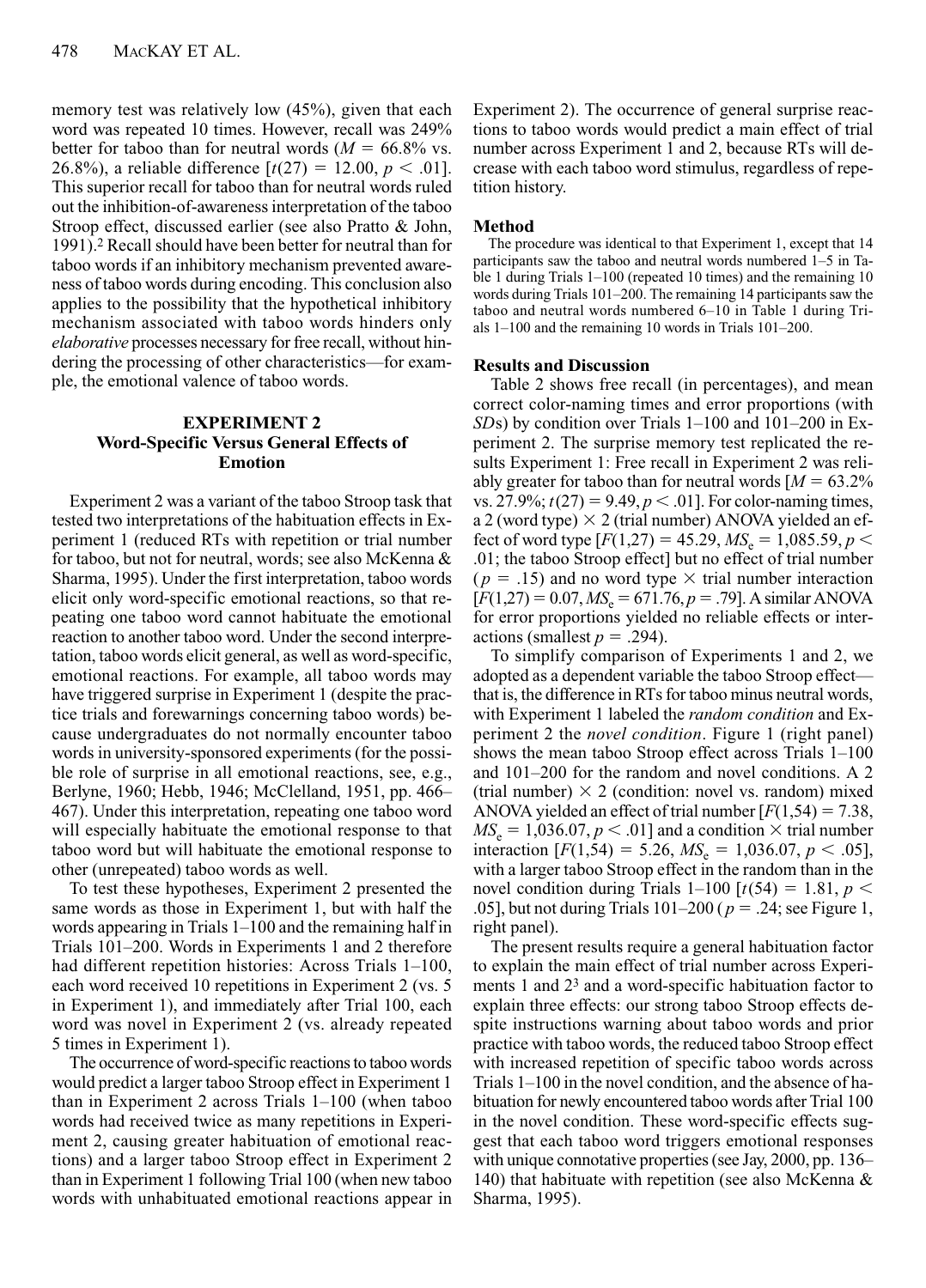The final issue concerns the level at which the wordspecific emotional reactions are triggered. The semantic, rather than the orthographic or phonological, representation of taboo words must trigger these emotional reactions, for two reasons: First, meaning, rather than sound or letter sequence, is what makes taboo words taboo. Second, if sounds or letters were the basis, the taboo Stroop effect would have been very small indeed, because taboo and neutral words in Experiments 1 and 2 had very similar phonology and orthography (compare taboo and neutral words with the same numbers in Table 1).

# **EXPERIMENT 3 Emotion and Memory for Context of Occurrence**

Experiment 3 was a standard taboo Stroop task, except that half the words were color consistent or occurred in the same font color throughout the experiment, and we examined recall of the *font colors* of color-consistent words in a surprise memory test following color naming. These procedures tested two accounts of the superior recall of taboo words in the surprise memory tests in Experiments 1 and 2. One was the binding hypothesis that word-specific emotional reactions associated with the meaning of a taboo word facilitated recall by triggering binding mechanisms for encoding contextual information—here, occurrence of the taboo word in the color-naming task. For the surprise color recognition test following Experiment 3, the binding hypothesis predicted better memory for font colors consistently associated with taboo, rather than neutral, words. The reason is that font color is a salient contextual aspect of word meaning in taboo Stroop tasks and taboo words trigger the binding mechanisms that encode contextual information. To ensure that color recognition results reflected the learning of specific word-to-color links postulated under the binding hypothesis, rather than enhanced *name* learning for colors associated with taboo words, an extensive name-learning phase involving the same colors and color names but different taboo and neutral words preceded color naming in Experiment 3.

The second account of taboo Stroop effects was the attentional disengagement hypothesis. Under this hypothesis, it is difficult to disengage attention from the meaning of a taboo word, which delays processing of the font color for taboo words in the color-naming task. Color-naming times were, therefore, longer for taboo than for neutral words (the taboo Stroop effect) because the meaning of taboo words received extra processing time that delayed the response to font color. However, the extra processing time devoted to the meanings of taboo words under the attentional disengagement hypothesis can be expected to facilitate free recall, which explains the superior recall of taboo words in surprise memory tests in Experiments 1 and 2. For Experiment 3, the attentional disengagement hypothesis predicted no better recognition of colors consistently associated with taboo than neutral words, because processing time devoted to meaning, but not to font

color, cannot be expected to improve the encoding of the word-to-color links for taboo words.

#### **Method**

**Participants***.* The participants were 48 native English speakers (24 males and 24 females; mean age  $= 19.8$  years) recruited as in Experiments 1 and 2.

**Materials***.* Table 3 shows the materials, which 34 pilot participants rated for familiarity and obscenity, as in Experiment 1. Obscenity ratings were higher for taboo words  $(n = 12)$  than for neutral words  $[n = 12; t(11) = 10.31, p < .01]$ , but mean familiarity ratings, stress pattern, part of speech, and length in syllables and letters were closely matched across word type (see Table 3).

**Procedure**. There were three phases in Experiment 3: name learning, color naming, and color recognition. During the namelearning phase, the participants first studied the six color names (blue, brown, gray, green, pink, and red) for as long as they liked in their respective font colors, arrayed in alphabetical order across the screen. When they felt they knew the color names, the participants pressed labeled keys as quickly as possible to identify the same six font colors in a taboo Stroop task with 12 taboo and 12 neutral words that differed from those in the main color-naming phase.

The color-naming phase resembled the procedures in Experiments 1 and 2. After 20 practice trials, the participants named as quickly as possible the font color of the 24 words repeated six times in pseudorandom order. Half the words (6 taboo and 6 neutral) were color consistent or occurred all six times in the same color (counterbalanced across participants), and half were color inconsistent or occurred each time in a different color to reduce the likelihood of the participants' noticing color consistencies.

For the surprise color recognition phase, instructions informed the participants that their task was to recognize the color associated with a subset of words that had been color consistent in the color-naming phase. On each trial, the participants saw a 1.0-sec fixation point, followed by a single color-consistent word displayed six times across the screen in each of the six colors. They then named the word's original color as quickly as possible, guessing if necessary, and used a a scale of 1–5 to rate confidence in their color recognition decision. The 12 color-consistent words were presented in random order, and RTs were recorded via voice key. A questionnaire prior to debriefing revealed no participant awareness of word–color links during color naming.

#### **Results and Discussion**

As in Experiments 1 and 2, times for correct color naming were longer for taboo than for neutral words  $\left[\frac{t(47)}{2}\right]$ 7.58,  $p < .01$ ] with no similar effect for errors  $\left[t(47)\right]$  = 1.352,  $p = .183$ ; see Table 3 for means and *SDs*]. As in Experiment 2, a habituation effect occurred for taboo, but not for neutral, color-inconsistent words: A 2 (word type: neutral vs. taboo)  $\times$  3 (trial number: 1–2 vs. 3–4 vs. 5–6) ANOVA for color-inconsistent words yielded a main effect of trial number  $[F(2,47) = 7.75, MS_e = 4,771.40, p <$ .01], with longer RTs on Trials 1–2 than on 5–6  $\lceil t(47) \rceil$  $3.01, p < .01$ ], and a word type  $\times$  trial number interaction  $[F(2,47) = 7.55, MS_e = 3,198.66, p < .01]$ , reflecting a reliable decrease in RTs with trial number for taboo words  $(p < .01)$ , but not for neutral words.

Figure 2 summarizes our results for the color recognition phase: color recognition accuracy and confidenceratings and RTs for correct color recognition responses. Color recognition responses were more accurate for taboo words ( $M = 55\%$ ,  $SD = 24\%$ ) than for neutral words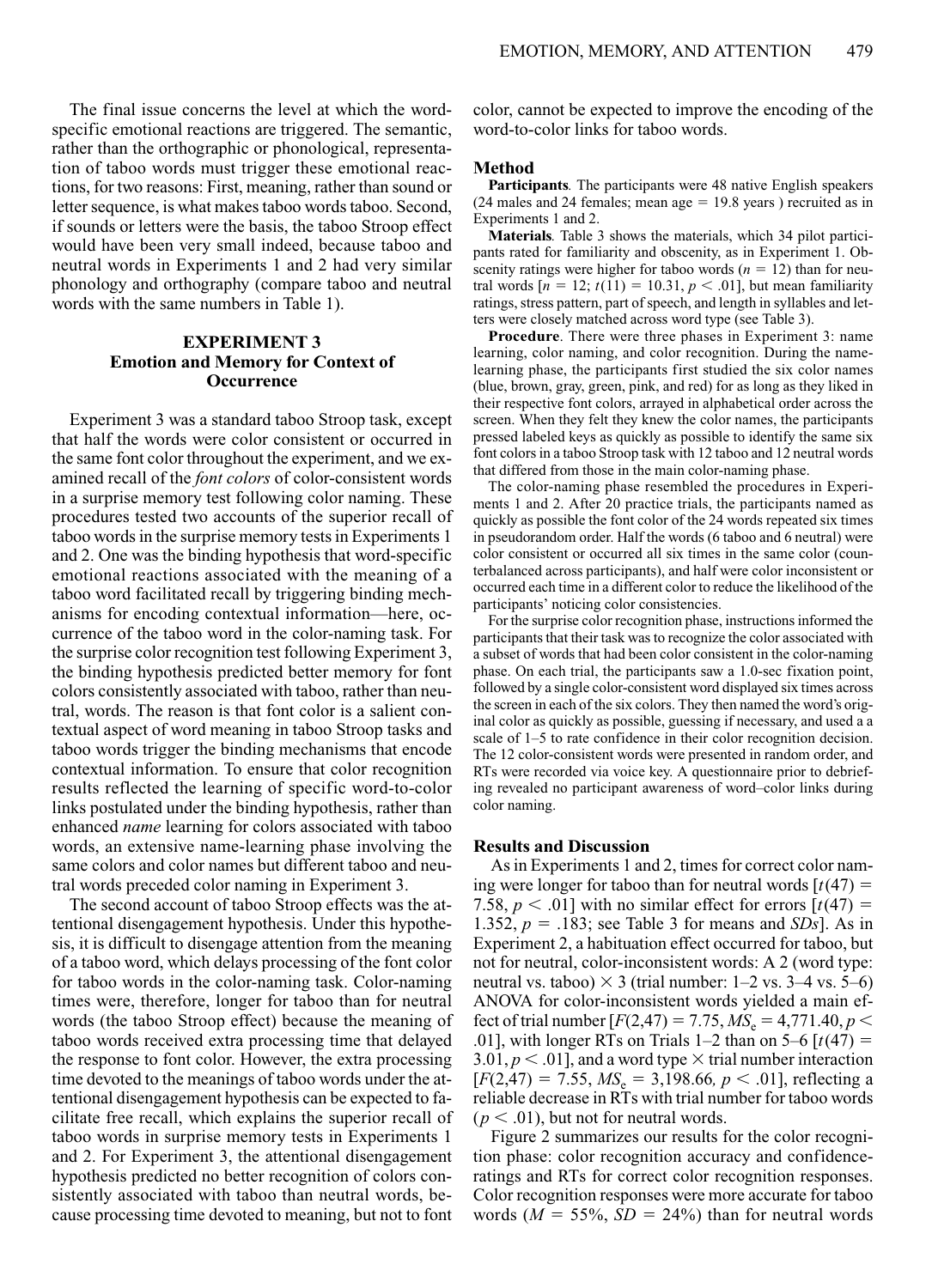|                          |             |           |             |                          |                |                         | Mean        | Mean         |                |
|--------------------------|-------------|-----------|-------------|--------------------------|----------------|-------------------------|-------------|--------------|----------------|
|                          |             |           |             |                          |                | Mean                    | Probability | Correct RT   | Mean           |
|                          |             | Mean      | Mean        | Length                   | Length         | Correct RT              | of Errors   | in Color     | Probability of |
|                          |             | Obscenity | Familiarity | in                       | in             | in Color                | in Color    | Recognition  | Correct Color  |
| Word Type                | Words       | Rating    | Rating      | Letters                  |                | Syllables Naming (msec) | Naming      | Phase (msec) | Recognition    |
| Taboo words              | 1. dyke     | 3.50      | 4.83        | $\overline{4}$           |                | 731                     | .04         | 3,969        | .63            |
|                          | 2. nigger   | 4.39      | 5.00        | 6                        | $\mathfrak{2}$ | 771                     | .02         | 2,542        | .88            |
|                          | 3. piss     | 2.83      | 5.00        | 4                        | 1              | 738                     | .05         | 3,237        | .50            |
|                          | 4. rape     | 2.22      | 5.00        | 4                        |                | 737                     | .05         | 2,734        | .58            |
|                          | 5. scrotum  | 2.24      | 4.61        | 7                        | $\overline{c}$ | 759                     | .02         | 1,844        | .83            |
|                          | 6. shit     | 3.28      | 5.00        | 4                        | $\mathbf{1}$   | 720                     | .07         | 3,572        | .33            |
|                          | 7. anus     | 2.44      | 4.83        | $\overline{4}$           | $\overline{c}$ | 749                     | .05         | 4,512        | .58            |
|                          | 8. bitch    | 2.63      | 4.94        | 5                        | 1              | 737                     | .06         | 3,820        | .54            |
|                          | 9. cock     | 3.25      | 4.63        | 4                        |                | 719                     | .05         | 4,468        | .58            |
|                          | $10.$ pussy | 4.06      | 5.00        | 5                        | $\mathfrak{2}$ | 777                     | .06         | 3,554        | .42            |
|                          | 11. queer   | 3.33      | 4.94        | 5                        | 1              | 762                     | .07         | 4,825        | .38            |
|                          | 12. slut    | 2.63      | 5.00        | $\overline{\mathcal{L}}$ |                | 732                     | .06         | 3,418        | .33            |
| Mean (all taboo words)   |             | 3.07      | 4.90        | 4.67                     | 1.33           | 744                     | .05         | 3,541        | .55            |
| <b>SD</b>                |             | 0.69      | 0.15        | 0.98                     | 0.49           | 19                      | .02         | 871          | .18            |
| Neutral words            | $1.$ lung   | 1         | 4.88        | 4                        | 1              | 706                     | .05         | 3,153        | .38            |
|                          | 2. senate   | 1         | 4.69        | 6                        | $\overline{c}$ | 718                     | .04         | 3,100        | .58            |
|                          | 3. wife     |           | 5.00        | 4                        | 1              | 711                     | .04         | 3,062        | .50            |
|                          | 4. bank     | 1         | 5.00        | 4                        |                | 714                     | .04         | 3,747        | .54            |
|                          | 5. brother  |           | 4.88        | 7                        | $\mathfrak{2}$ | 731                     | .04         | 3,257        | .67            |
|                          | 6. note     | 1         | 5.00        | $\overline{4}$           | $\mathbf{1}$   | 683                     | .04         | 4,046        | .46            |
|                          | 7. pity     | 1         | 4.83        | $\overline{4}$           | $\overline{2}$ | 715                     | .05         | 4,299        | .50            |
|                          | 8. cross    | 1         | 4.88        | 5                        |                | 707                     | .07         | 4,611        | .29            |
|                          | 9. host     | 1         | 4.88        | 4                        | 1              | 680                     | .06         | 4,464        | .25            |
|                          | 10. attic   |           | 4.88        | 5                        | $\mathfrak{2}$ | 705                     | .06         | 5,314        | .33            |
|                          | 11. frame   | 1         | 4.94        | 5                        | 1              | 706                     | .05         | 5,231        | .38            |
|                          | 12. page    | 1         | 4.94        | 4                        |                | 701                     | .06         | 4,647        | .33            |
| Mean (all neutral words) |             | 1.0       | 4.90        | 4.7                      | 1.33           | 706                     | .05         | 4,078        | .43            |
| <b>SD</b>                |             | 0.0       | 0.09        | 1.0                      | 0.49           | 14                      | .01         | 814          | .13            |

**Table 3 Experiment 3: Taboo and Neutral Words With Mean Obscenity and Familiarity Ratings (1–5 Scales), Word Length in Letters and Syllables, Mean Correct Color-Naming Times, and Probability of Color-Naming Errors, Mean Correct Color Recognition Times, and Mean Probability of Correct Color Recognition**

 $[M = 43\%, SD = 24\%; t(47) = 2.66, p = .01]$ , and RTs for correct color recognition were faster for taboo words  $(M = 2,881, SD = 1,303)$  than for neutral  $[M = 3,471,$  $SD = 1,912$ ;  $t(41) = 2.44$ ,  $p = .02$ ]. A 2 (word type: taboo vs. neutral)  $\times$  2 (recognition accuracy: accurate vs. inaccurate) analysis of confidence ratings for color recognition decisions yielded a main effect of word type  $[F(1,40) =$ 40.51,  $MS_e = 0.500, p < .001$ , with higher confidence for taboo words ( $M = 3.20$ ) than for neutral words ( $M =$ 2.50), and a main effect of recognition accuracy  $[F(1,40) =$ 62.26,  $MS_e = 0.732$ ,  $p < .001$ ], with higher confidence for accurate responses ( $M = 3.37$ ) than for inaccurate responses ( $M = 2.32$ ), but no word type  $\times$  recognition accuracy interaction ( $p = .25$ ), indicating that the participants were not just more confident that they had seen the taboo words. Rather, all three sources of data indicate that the word-to-color link was stronger for taboo than for neutral words.

The superior color recognition for taboo words was not due to retrieval factors, such as number of response alternatives (because color responses for taboo and neutral words were identical), to emotion-enhanced learning of color names (because of the name-learning phase that preceded color naming), or to prior color-to-word associations (because colors were counterbalanced across words).

Nor was the superior color recognition for taboo words due to attentional disengagement, a hypothesis that predicted no better memory for the colors of taboo words than for those of neutral words. This failed prediction calls into question the disengagement account of taboo Stroop effects, that a difficulty in disengaging attention from the meaning of taboo words facilitated recall in the surprise memory tests and delayed the processing of font color for taboo words in the color-naming tasks. However, the superior color recognition for taboo than for neutral words supported the binding hypothesis that word-specific emotional reactions to taboo words trigger binding mechanisms that link the lexical node representing the meaning of the taboo word to salient contextual information—in this case, the font color of the taboo word.

# **EXPERIMENT 4 Emotion and Immediate Memory Within Rapid Serial Visual Presentation Lists**

Experiment 4 was an immediate memory task that tested two additional implications of the binding explanation for the superior recall of taboo words in Experiments 1 and 2, which holds that emotional reactions triggered binding mechanisms for connecting the lexical node for the taboo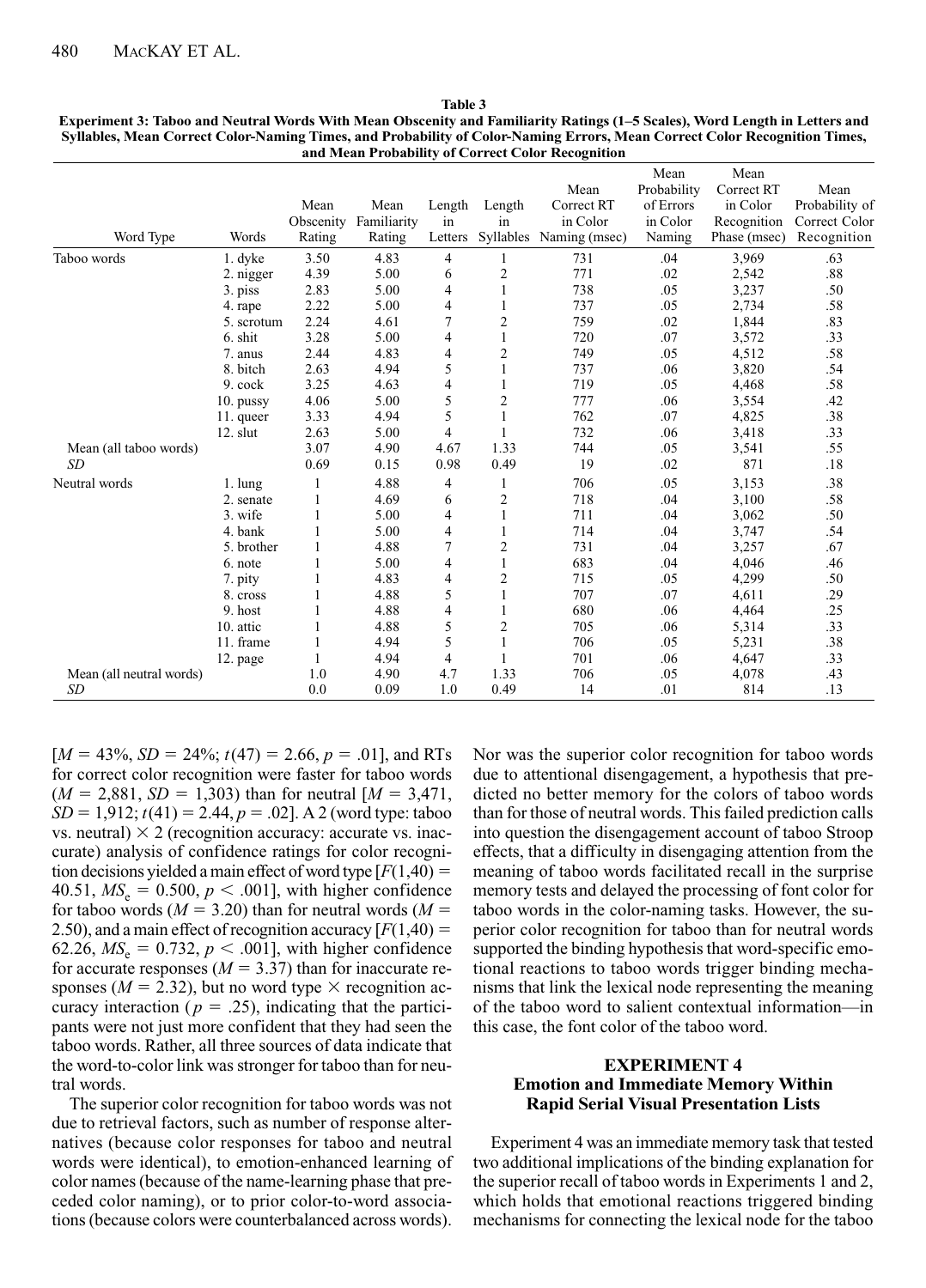

**Figure 2. Experiment 3: mean correct color recognition responses (in percentages, leftmost ordinate), mean confidence scores for correct color recognition (1–5 scale, middle ordinate), and mean response times for correct color recognition (rightmost ordinate) of taboo and neutral words. The error bars indicate 1** *SE* **above the mean.**

word with its context of occurrence—that is, inclusion of the word in the experimental task. One implication was that when a taboo word captures the limited-capacity binding mechanisms for encoding context of occurrence (see, e.g., MacKay, Miller, & Schuster, 1994), encoding of an immediately prior nontaboo word will suffer: In an immediate serial recall task involving lists containing a taboo word surrounded by neutral words, the taboo word should cut short the process of binding the immediately prior neutral word to its list context. This will cause reduced recall of this *word-before*, because list context acts as a retrieval cue for recall. The second implication was that the taboo word should reduce the time available for binding the immediately subsequent neutral word to its list context, so that immediate recall of this *word-after* will also suffer.

The lists in Experiment 4 contained one or two taboo words preceded and followed by neutral words and were presented via rapid serial visual presentation (RSVP) at 170 msec/word. Two factors motivated this choice of presentation rate. One was that time pressure seemed likely to exacerbate the encoding failures that we were interested in. The other was that we wanted to rule out deliberate rehearsal processes as a possible account of our results and 170 msec/word is too rapid to allow rehearsal (see, e.g., Murdock, 1974, p. 168).

#### **Method**

**Participants***.* The participants were 72 native English speakers (36 males and 36 females; mean age, 20 years) recruited as in Experiments 1–3.

**Materials***.* The materials were 72 taboo words and 216 neutral words that were matched for mean frequency in Jay (1992) and mean length in letters and syllables but differed in mean obscenity on the Jay tabooness scales. The words occurred in 36 experimental lists and 24 filler lists (see Table 4 for typical examples). Each experimental list contained 6 words and came in four versions, depending on what words occupied critical list positions in three conditions: the word-after, the word-before, and the two-before conditions. The critical list positions varied across lists, but the mean critical list position was the same in all three conditions (3.5). The same 18 lists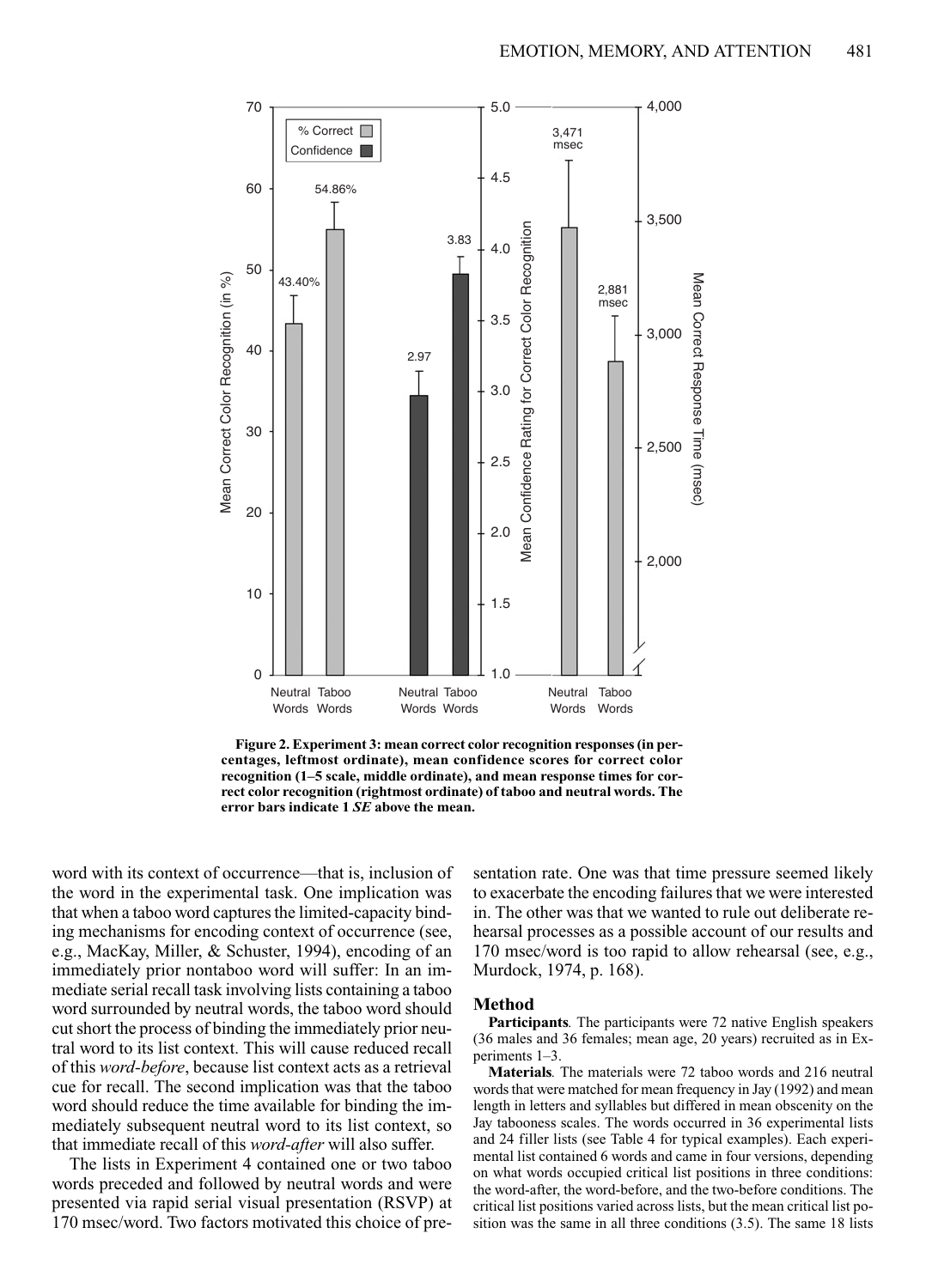| TWO-Before Conditions, Together With Two Filler Lists |                                                  |                                      |                                                          |                                                              |                                  |                                            |                                  |  |  |  |
|-------------------------------------------------------|--------------------------------------------------|--------------------------------------|----------------------------------------------------------|--------------------------------------------------------------|----------------------------------|--------------------------------------------|----------------------------------|--|--|--|
| Condition                                             | List Version                                     | Example Lists                        |                                                          |                                                              |                                  |                                            |                                  |  |  |  |
| Word-before and<br>word-after conditions              | Version 1<br>Version 2<br>Version 3<br>Version 4 | packet<br>packet<br>packet<br>packet | <b>SPIC</b><br><b>GOLD</b><br><b>GOLD</b><br><b>SPIC</b> | word<br>word<br>word<br>word                                 | route<br>route<br>route<br>route | <b>COCK</b><br>FAKE<br><i>COCK</i><br>FAKE | board<br>board<br>board<br>board |  |  |  |
| Two-before condition                                  | Version 1<br>Version 2<br>Version 3<br>Version 4 | knife<br>knife<br>knife<br>knife     | color<br>color<br>color<br>color                         | <b>SCREW</b><br><b>FUDGE</b><br><b>FUDGE</b><br><b>SCREW</b> | cream<br>cream<br>cream<br>cream | queer<br>quote<br>queer<br>quote           | bite<br>bite<br>bite<br>bite     |  |  |  |
| Filler lists                                          | bake<br>chime                                    | clear<br>ace                         | pussy<br>crisp                                           | verbal<br>bored                                              | wallet<br>fiber                  | staff                                      | knock-up                         |  |  |  |

**Table 4 Experiment 4: Four Versions of Typical Experimental Lists in the Word-Before, Word-After, and <br>Two-Before Conditions Together With Two-Filler Lists Two-Before Conditions, Together With Two Filler Lists**

Note—For illustrative purposes, words in critical list positions are in bold capitals, and taboo words are in italics.

served in the word-before and the word-after conditions, and the two critical list positions in these lists were separated by 2 neutral words and contained 2 different taboo words in Version 1, two different neutral words in Version 2, and 1 neutral word and 1 taboo word in opposite orders in Versions 3 and 4 (see Table 4). We could thus compare the effects of taboo versus neutral words in the critical list positions on recall of identical neutral words either one before or one after the critical list positions. The lists in the two-before condition  $(n = 18)$  had different words but the same versions and number of taboo and neutral words as the word-before and the word-after lists. However, to ensure that at least 2 neutral words always preceded the critical list position, each two-before list had only one critical list position. The 24 filler lists also came in only one version but differed from the experimental lists in length, presentation rate, and list positions with taboo words, to reduce the likelihood that the participants would develop strategies associated with these factors.

**Procedure**. Instructions informed the participants that they would see rapidly presented words one at a time centered on the computer screen, followed by a string of question marks (??????????????) calling for immediate spoken recall of the words in the order presented. To reduce possible response biases against reporting taboo words, the participants were informed that the results would be scored anonymously from a tape recording, and the experimenter left the room after the practice session (involving 10 additional lists). Each participant saw one version of each experimental list (counterbalanced across participants) presented at 170 msec/word and randomly interspersed among the 24 filler lists. Pressing the space bar triggered successive lists.

### **Results and Discussion**

Item recall was reliably greater for taboo than for neutral words in the critical list positions  $[M = 70\% \text{ vs. } 56\%;$  $t(71) = 5.38, p < .01$ . This difference replicates the incidental recall results in Experiments 1and 2, using an intentional recall task. Figure 3 shows our main results: mean item recall for identical neutral words either two before, one before, or one after the critical list positions that contained the taboo versus neutral words. Because onebefore and one-after lists contained different words from two-before lists, we analyzed recall of neutral words in two-before positions separately from those in one-before and one-after positions. For recall of neutral words one before or after the critical list positions, a 2 (condition: word before vs. word after)  $\times$  2 (emotion: taboo vs. neutral words in the critical list positions) ANOVA yielded an effect of emotion  $[F(1,71) = 38.75, MS_e = 0.02, p < .01]$ and an effect of condition  $[F(1,71) = 74.02, MS_e = 0.02,$  $p < .01$ , with better recall for the word-before than for the

word-after condition, due to the difference in mean list position of these words. There was also a condition  $\times$  emotion interaction  $[F(1,71) = 9.91, MS<sub>e</sub> = 0.01, p < .01]$ , which reflected greatly reduced recall of neutral words when they followed a taboo word than when they followed a neutral word  $[F(1,71) = 45.00, MS_e = 0.02, p < .01]$ , with a smaller but reliable reduction in recall for the word before a taboo word than for that before a neutral word  $[F(1,71) = 7.30, MS<sub>e</sub> = 0.03, p < .01$ ; see Figure 3].<sup>4</sup> The reduction in recall for neutral words two before a taboo versus a neutral word was not statistically reliable [*t*(71)  $1.68, p = .10$ .

The present results indicate that taboo words have effects on the recall of *neighboring* words that are graded and local, rather than global. If emotional reactions to taboo words had *globally* reduced the overall capacity of immediate memory, recall of *all* neutral words would have suffered equally in lists containing a taboo word. Contrary to this global-capacity hypothesis, the effect of taboo words was greater in one-after than in one-before positions. However, this graded pattern comports with the binding hypothesis that taboo words preempt the binding mechanisms for encoding list context, cutting short the binding processes for encoding the list context of the word-before in RSVP lists and reducing the time available for encoding the list context of the word-after. The wordafter effect was large under the binding hypothesis because encoding processes involving the taboo word can preempt all of the available time for encoding the immediately subsequent neutral word, and the word-before effect was relatively small because the neutral word onebefore a taboo word enjoyed at least 170 msec of encoding time before interruption by the taboo word. However, further research is needed to determine the precise time span over which taboo words disrupt encoding of prior and subsequent neutral words.

## **EXPERIMENT 5 Lexical Decision Responses, Memory, and Emotion**

Experiment 5 tested three hypotheses, using a lexical decision task with black-font taboo and neutral words. One hypothesis concerned the basic assumption of the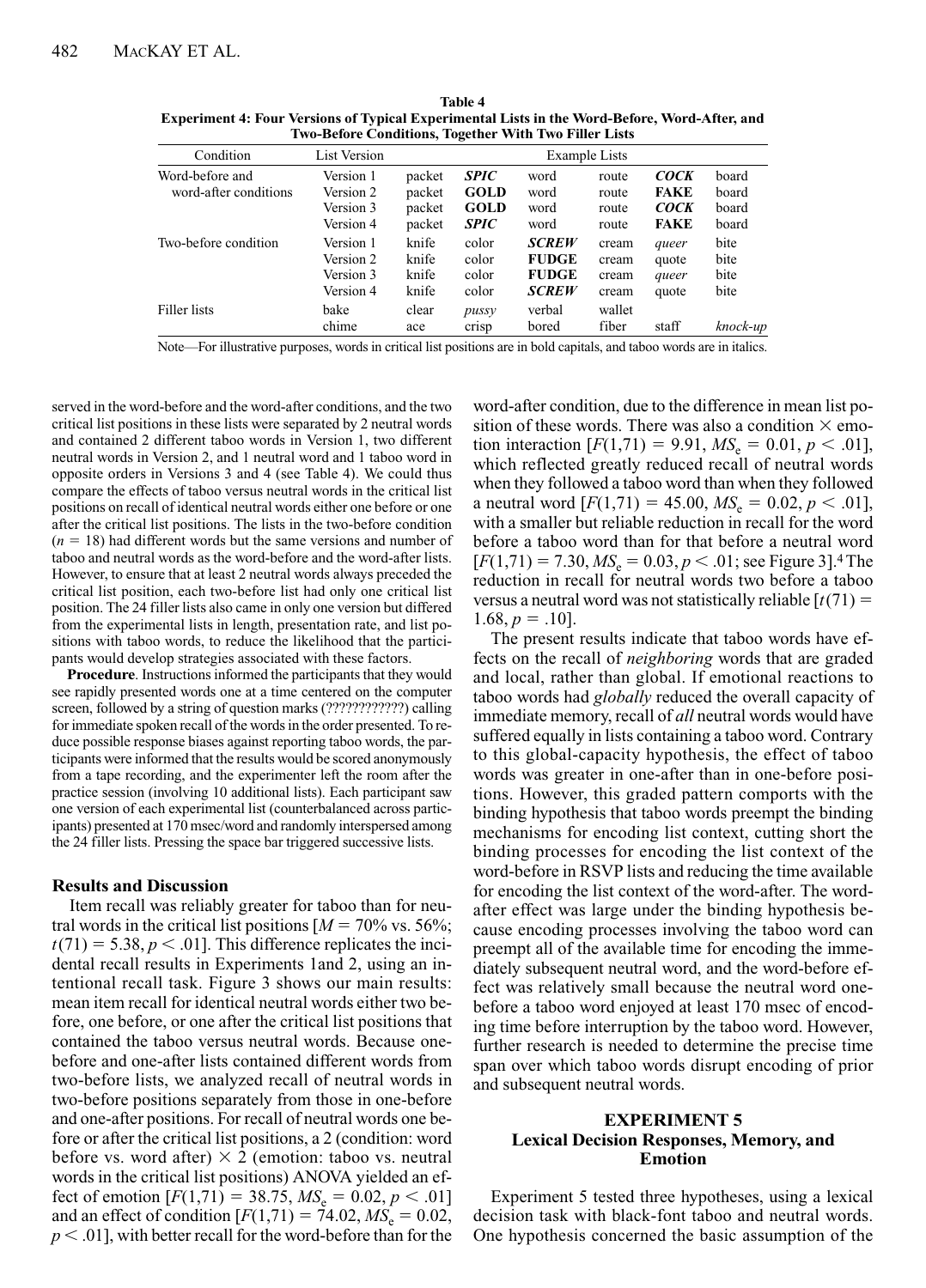

**Figure 3. Experiment 4: mean item recall (in percentages) for identical neutral words two words before, one word before, and one word after taboo versus neutral words. The error bars indicate 1** *SE* **above and below the mean.**

global resource theory outlined in the introduction, that allocation of limited-capacity attentional resources to threatening stimuli reduces resources required to process and respond to all other stimuli. Under this global resource reduction hypothesis, any response should be slower for taboo than for neutral words, including the response that taboo words are words. This hypothesis therefore predicted longer lexical decision times for taboo than for neutral words in Experiment 5.

The second hypothesis concerned the basis for taboo Stroop effects under the binding hypothesis, that taboo words will delay the specific response of color naming in taboo Stroop tasks because font color is a salient contextual aspect of word meaning that captures the binding mechanisms needed for encoding the color-name response. Under this hypothesis, there is no reason for taboo words to delay responses that are unrelated to contextual aspects of word meaning, such as the response that a taboo word is a word. The binding hypothesis therefore predicted no difference in lexical decision times for taboo versus neutral words in Experiment 5.

The third hypothesis was that the superior recall of taboo words in Experiments 1–4 was due to retrieval factors—for example, the fact that the taboo words represented a smaller and more cohesive semantic category than did the neutral words (see, e.g., McKenna & Sharma, 1995; Phelps & LaBar, 1997). To address this hypothesis, a surprise memory test for the taboo and neutral words followed the lexical decision task in Experiment 5, and the neutral words were animal names, a restricted semantic category with high category coherence.

#### **Method**

**Participants**. The participants were 20 native English speakers recruited as in Experiments 1–4 (7 males and 13 females; *M* 19.3 years of age,  $SD = 1.05$ ).

**Materials**. The materials were 12 taboo words, 12 neutral words, and 36 nonwords. The neutral words were animal names matched in pairs with taboo words for length in syllables and letters, mean familiarity ratings, homophony, and stress pattern (e.g., *panther*– *bastard*). An additional 6 taboo and 6 neutral words not fully matched on these factors served as fillers.

**Procedure**. After five representative practice trials, the participants saw each stimulus once in black font on a white screen, and on the basis of lexical status, they pressed computer keys labeled "word" or "nonword" with the index finger of the dominant hand as quickly as possible. Other procedural details resembled those in Experiments 1 and 2, including the surprise free recall instructions.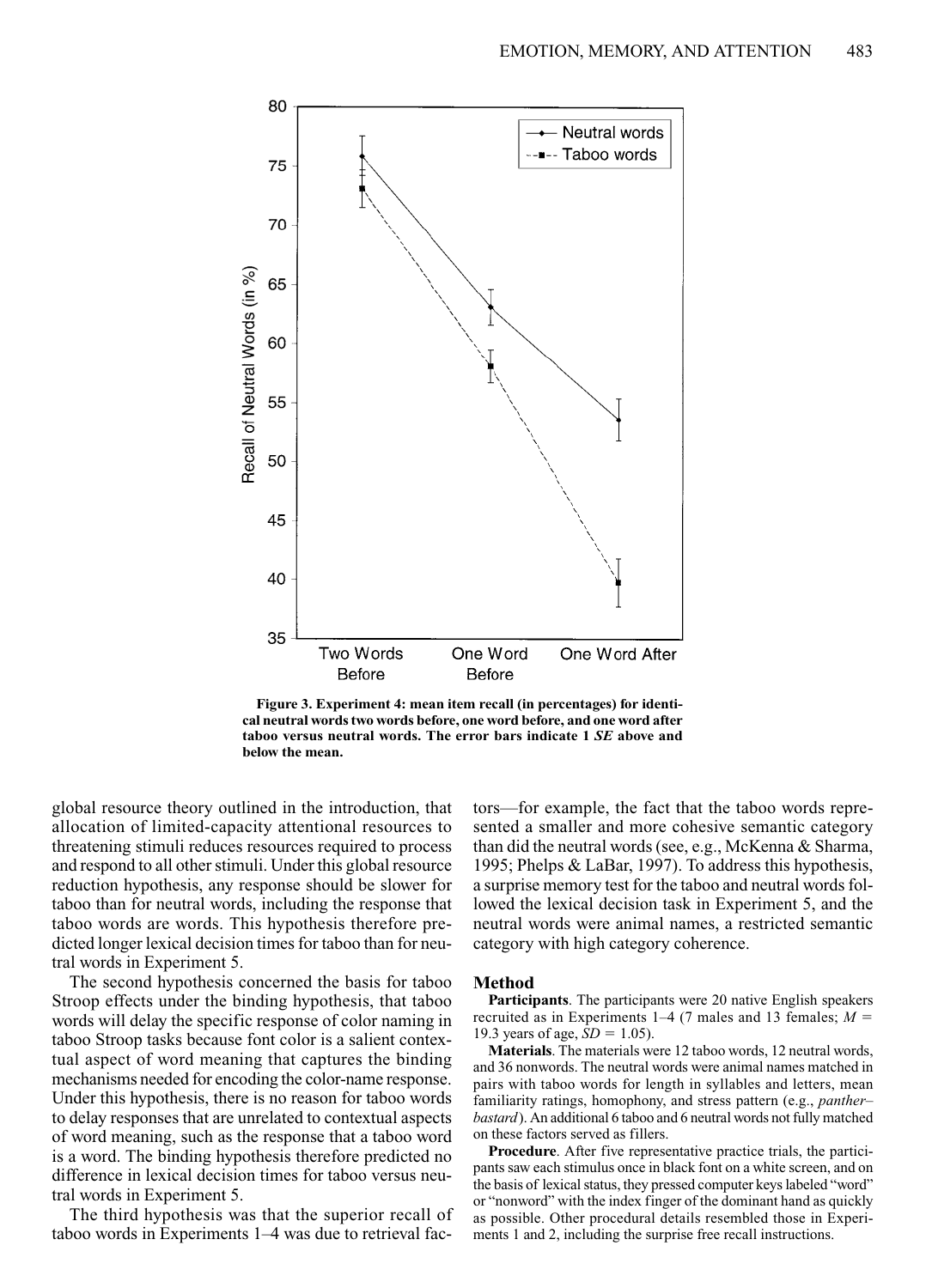## **Results and Discussion**

Lexical decision errors occurred on only 2.91% of the trials but were more frequent for taboo words  $(M = 5.00\%$ ,  $SD = 7.2\%$ ) than for neutral words  $[M = 1.15\%, SD =$ 2.8%;  $t(19) = 2.52$ ,  $p < .05$ ]. However, correct RTs did not differ for neutral words  $(M = 691$  msec,  $SD =$ 122 msec) versus taboo words  $[M = 704$  msec,  $SD =$ 131 msec;  $t(19) = 0.64$ ,  $p = .53$ ]. A Spearman correlation between RTs and errors, with the full set of words as the unit of analysis, was positive  $(r_s = .632, p < .001)$ , indicating speed–accuracy congruence rather than a tradeoff.

Taken together with earlier results, the lexical decision time data indicate that allocation of limited-capacity attentional resources to taboo words is task specific, occurring for taboo Stroop tasks, but not for lexical decision tasks. This outcome contradicts the global resource reduction hypothesis, which predicted longer lexical decision times for taboo than for neutral words in Experiment 5. However, the binding hypothesis predicted the present lexical decision time results for taboo versus neutral words because lexical decision responses are unrelated to contextual aspects of word meaning, unlike the color-name responses in taboo Stroop tasks. As a result, when context of occurrence for taboo words received priority processing via binding mechanisms, this facilitated the recall of specific taboo words in the lexical decision task but had no effect on lexical decision time. Under the binding hypothesis, emotion-linked priority binding of contextual units (e.g., font color in taboo Stroop tasks) only delays processes that require the same contextual units (e.g., color naming).

Free recall in the surprise memory test was significantly better for taboo words ( $M = 51.92\%$ ,  $SD = 15.6\%$ ) than for neutral words  $[M = 27.69\%, SD = 11.3\%; t(19) =$  $6.06, p < .001$ ], indicating superior recall for taboo words relative to animal names, a restricted semantic category with high category coherence. Nonetheless, we cannot be certain that set size and category coherence were completely matched for taboo and neutral words in this and other well-controlled experiments (e.g., McKenna & Sharma, 1995; Phelps & LaBar, 1997), and exact matching of taboo and neutral words on all other dimensions for example, prior experience, semantics, imagery, connotation, syntax, orthography, and phonology—is virtually impossible, since some of these factors probably differ by participant gender and sexual orientation (see Jay, 2000, p. 168). Factors other than set size and category coherence may, therefore, explain the superior recall of taboo words in Experiments 1–5. However, matching was not an issue for the main results in Experiments 3 and 4: The superior recall of font colors associated with taboo words in Experiment 3 was not due to unmatched aspects of the responses, because font color responses were identical for taboo and neutral words. Nor was the word-after effect in Experiment 4 due to the nature of the words recalled, since these words were identical: The word-after effect depended on whether the *prior* word was taboo or neutral.

We turn now to a processing time account of the superior recall of taboo words in Experiments 1 and 2, which holds that the longer color-naming times for taboo words in taboo Stroop tasks allowed more extensive processing of word meaning, which facilitated recall of taboo words. This processing time hypothesis cannot explain the superior recall of taboo words in Experiment 5, since lexical decision times did not differ for taboo versus neutral words. However, mean RTs were slightly (13 msec) but nonsignificantly longer for taboo than for neutral words overall, and to further test the processing time hypothesis, we separately analyzed recall for the six taboo words that had faster mean RTs than did their matched neutral words. For this subset of the materials, correct RTs were longer for neutral words ( $M = 767$  msec,  $SD = 208$  msec) than for taboo words  $[M = 660$  msec,  $SD = 108$  msec;  $t(19) =$ 2.78,  $p < .05$ ], and errors did not differ for neutral words  $(M = 98.33\%, SD = 5.13\%)$  versus taboo words  $[M =$ 98.33%,  $SD = 5.13\%$ ;  $t(19) = 0.00$ ,  $p = 1$ ]. However, free recall once again was significantly better for taboo words  $(M = 44.17\%, SD = 18.95\%)$  than for neutral words  $[M =$  $19.17\%, SD = 18.16\%; t(19) = 3.94, p < .01$ ], indicating that taboo words are better recalled even when associated with shorter processing times than are neutral words, an outcome contrary to the processing time hypothesis.

## **GENERAL DISCUSSION**

In this section, we first will review relations between the taboo, clinical, and emotional Stroop effects in light of present results. We then will review our main results in relation to the hypotheses under test. We next will connect our results to a wide range of naturalistic observations, including flashbulb memories and relations between emotion and rehearsal in everyday life. Finally, we will return to the unanswered questions about attentional resources outlined in the introduction.

## **Relations Between the Taboo, Clinical, and Emotional Stroop Effects**

The robustness of taboo Stroop effects in the present results suggests two possible reasons why emotional Stroop effects have often been small and fragile (see Williams et al., 1996, for a review). One is that emotional reactions to *universal emotional stimuli*, such as *fear*, *death*, or *war*, may be too weak and variable to cause robust effects resembling taboo Stroop effects. Perhaps a match between word content and ongoing concerns of the individual is necessary to obtain robust emotional Stroop effects, given that words chosen to match specific personal concerns do show reliable interference (Reiman & McNally, 1995). The second possible factor is repetition. Because colornaming times decrease with repetition relatively more for taboo than for neutral words (see Experiments 1 and 3), habituation to the frequently repeated emotional words in previous studies may have precluded robust emotional Stroop effects (see Williams et al., 1996).

Although taboo words increase sympathetic nervous system activity and emotional arousal in the same way as other words with strong negative connotation (see, e.g., LaBar & Phelps, 1998), these and other parallels noted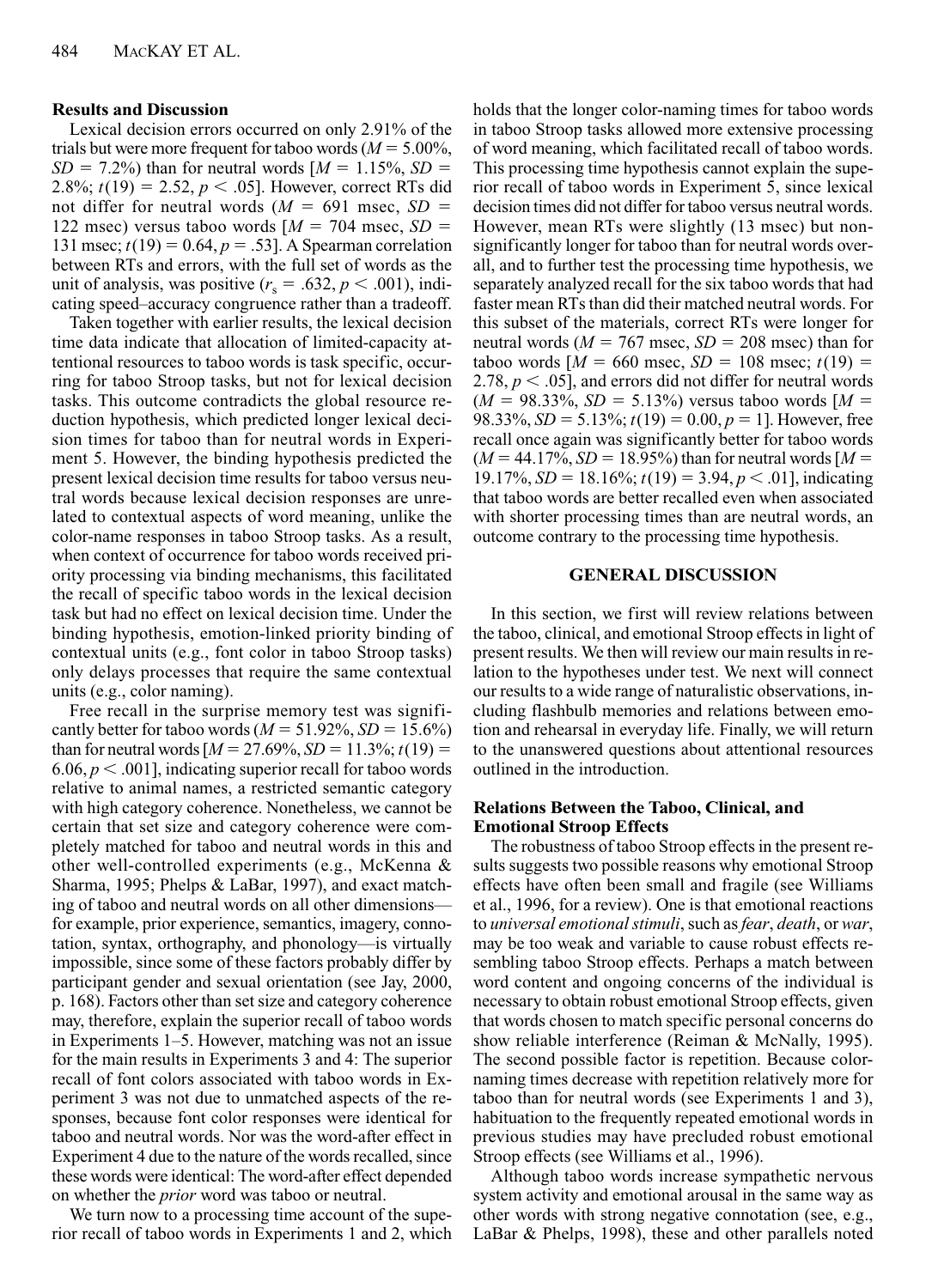earlier may be moot when comparing the clinical, emotional, and taboo Stroop effects, because of the different spectrum of emotions elicited by taboo versus neutral words. For example, unlike taboo words, "printable" words, such as *fear*, *death*, and *war*, do not elicit sexual arousal, embarrassment, and shock, and the type of elicited emotion may be crucial (by analogy with emotional Stroop effects, which are easily obtained for unpleasant, but not for pleasant, words; see, e.g., McKenna & Sharma, 1995; Richards & Millwood, 1989).

Another caveat concerns such issues as effect size and robustness across participants and experimental contexts. We are not suggesting that such issues suffice to make taboo Stroop effects a superior vehicle for studying emotion than are clinical Stroop effects. The very fact that clinical Stroop effects are often small, unreliable, context specific, and inconsistent across clinical disorders may eventually prove informative regarding individual differences in the control of attention or in the processing of person-specific emotional information. Individual differences in the processing of taboo words may likewise prove informative along similar dimensions (see Jay, 2000, pp. 166–168; see also Nielson & Sarason, 1981).

## **The Binding Hypothesis and the Present Results**

The present study demonstrated two major effects. One was superior recall of font colors consistently associated with taboo versus neutral words in surprise memory tests following color naming (with controls for set size, category coherence, name learning, and attentional disengagement processes). This effect supported the binding hypothesis that word-specific emotional reactions to the meaning of a taboo word trigger the binding mechanisms that link the taboo word to contextual information, such as occurrence in a particular font color and in a particular task. Under the binding hypothesis, these links to the context of occurrence provide retrieval routes that enable superior recall not just of the font color of color-consistent taboo words, but also of their occurrence in color-naming, lexical decision, and immediate memory tasks.

Our second major effect was the impaired immediate recall of neutral words immediately before and after a taboo word in rapidly presented lists (with controls related to stimulus and retrieval factors, rehearsal, and the overall capacity of working memory). These word-before and word-after effects also supported the binding hypothesis that taboo words capture or preempt the binding mechanisms for encoding the context of occurrence—for example, the fact that a particular word occurred in a particular RSVP list. For lists presented at 170 msec/word, a taboo word may engage the binding mechanisms for the entire 170-msec duration of the immediately subsequent neutral word, thereby preventing encoding of the context of occurrence. This in turn will prevent retrieval of the word-after as part of that particular RSVP list. By abruptly taking over the binding mechanisms, a taboo word may likewise prevent encoding and retrieval of the immediately prior word in rapidly presented lists: If the taboo word captures

the binding mechanisms before the context of occurrence has been encoded, the word-before will be irretrievable as part of the list.

# **Naturalistic Observations Consistent With Binding Theory**

Binding theory is consistent with a wide range of naturalistic observations on emotion and memory. An example is *flashbulb memories*, which have two defining characteristics. One is especially high accuracy and confidence in the recall of emotionally arousing events, such as the deaths of Princess Diana, John F. Kennedy, and Martin Luther King, Jr., the San Francisco earthquake, the space shuttle *Challenger* explosion, the Hillsborough stadium disaster, and the verdict announcement in the O. J. Simpson trial (e.g., Conway et al., 1994; Neisser et al., 1996).

The second defining characteristic of flashbulb memories is more accurate recall of the context of occurrence for emotionally arousing events—for example, how and when the participants first learned about the emotionally arousing or flashbulb event, where they were, what they were doing, and who else was present (see, e.g., Conway et al., 1994; Larsen, 1992). Although memory for the context of occurrence may undergo distortion over time (see, e.g., Neisser et al., 1996), the intensity of the initially experienced emotional reaction is directly related to recall accuracy and confidence (e.g., Conway et al., 1994).5

Binding theory explains enhanced memory for flashbulb events and their context of occurrence in the same way as enhanced memory for taboo words and their consistently linked colors in Experiments 1–3: Emotional events strongly engage the binding mechanisms for linking the event to its context, including the time, place, and manner of learning about it and other events ongoing at the time—for example, who else was present. Conversely, the results of Experiments 1–3 illustrate flashbulb memory effects that are largely immune to the criticisms applied to previous flashbulb memory research. One criticism is that such factors as importance and complexity are difficult to equate for emotional versus nonemotional events and their context of occurrence in naturalistic studies (see, e.g., Larsen, 1992). This *other variable* problem is more tractable in experiments with individual words and does not, in principle, apply to the differing effects of taboo versus neutral words on memory for font colors in Experiment 3 (which were identical for taboo and neutral words) or on memory for neighboring words in Experiment 4 (which were likewise identical for taboo and neutral words). A second criticism is that flashbulb memory effects may reflect not superior encoding but a tendency to rehearse or repeat emotional experiences during the recall interval. For example, people tend to create narrative descriptions of salient emotional events in everyday life, and they subsequently rehearse these descriptions or communicate them to others, often many times in the weeks, months, and even years between the events and the recall test in flashbulb memory studies (see, e.g., Neisser et al., 1996).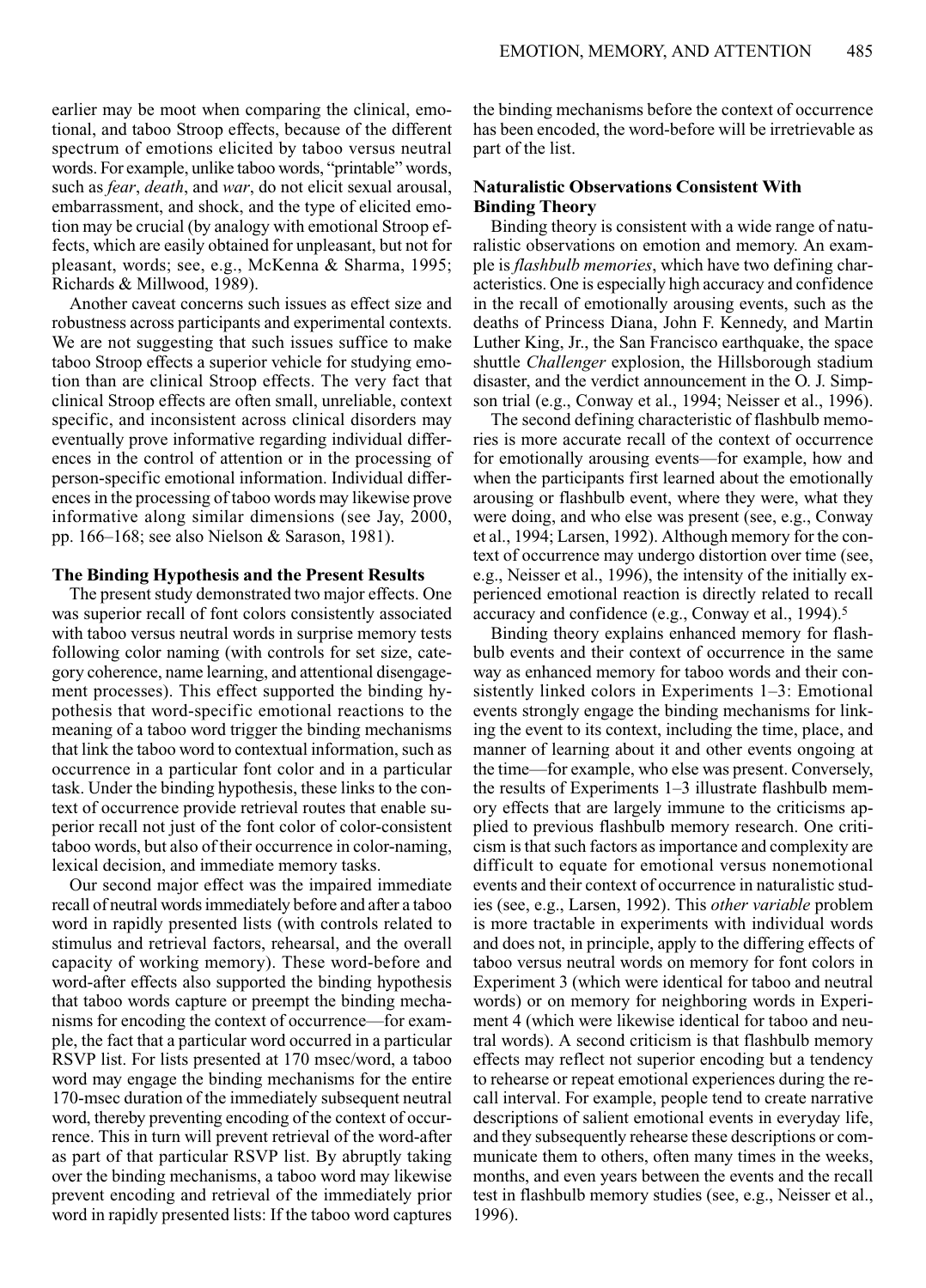Effects of emotion on rehearsal are surprisingly general. Mandler (1975, p. 61) discussed many examples in which emotionally charged *actions* undergo involuntary rehearsal or repetition in everyday life. One is that people typically rehearse guilt-linked actions repeatedly, internally, and involuntarily even when the hurtful effects of these actions are unchangeable or fixed in the past. Another example concerns emotion-linked repetition following communication failure: When a listener indicates noncomprehension, rather than mishearing, the frustrated speaker typically repeats what was said word for word, only louder (for related rehearsal/persistence effects associated with emotional reactions, see Bargh, 1992; Rundus, 1971; Schacter, 1999).

These real-world examples suggest a special relation between emotion and rehearsal or repetition that carries methodological and theoretical implications. The methodological implication is that experiments comparing the encoding of emotional versus nonemotional events must control for rehearsal. The usual approach to controlling for rehearsal is to fill the recall interval with an activity intended to make covert rehearsal impossible. However, this approach often raises problems. For example, LaBar and Phelps (1998) assessed memory for taboo versus neutral words after a 1-h filled delay involving a nonverbal filler task, but it is unlikely that nonverbal tasks completely preclude verbal rehearsal, especially for emotionally arousing words. The present research illustrates a different approach to this rehearsal issue: Explicit recall in Experiment 4 followed immediately after RSVP presentation, which proceeded at a rate that was too fast to allow rehearsal, and our other four experiments involved recall of incidental information that the participants were instructed to ignore, so that deliberate rehearsal was unlikely.

The theoretical implication of the special relation between emotion and rehearsal or repetition is that theories of emotion and memory must explain it. This explanation comes ready-made in binding theory, because binding and repeated activation or rehearsal have similar end results (see MacKay, Burke, & Stewart, 1998): The repeated activation that occurs during behavioral repetition or rehearsal suffices to form new connections without the involvement of binding mechanisms, albeit much less efficiently than with binding mechanisms (see, e.g., MacKay & James, 2001, and MacKay, Stewart, & Burke, 1998, for supporting evidence). The special relation between emotion and rehearsal or repetition may, therefore, arise because emotion triggers both ways of forming new connections. In short, binding theory integrates flashbulb memory effects, the special relation between emotion and rehearsal or repetition, and the main results of the present research: the enhanced recall of taboo words and their consistently associated font colors, and the word-before and word-after effects in immediate recall of rapidly presented lists.

## **Binding Theory and the Nature of Attentional Resources**

Binding theory addresses all of the unanswered questions associated with the attentional-resource theory of emotion and attention outlined in the introduction (e.g., Bower, 1992). Binding theory specifies a detailed limitedcapacity resource that becomes allocated to threatening stimuli in the taboo Stroop and related tasks: the binding mechanisms that link word meanings to their context of occurrence. Binding theory allocates attentional resources to taboo words via an involuntary process that has taskspecific effects: Taboo words only delay responses that must engage contextual units undergoing emotion-linked priority binding—for example, font color in taboo Stroop tasks. Binding theory specifies the normal functions of attentional resources that taboo words attract—namely, the encoding of new memories. Binding theory also addresses the final question in the introduction: What brain mechanisms normally subserve attentional resources? The present binding theory grew out of research on the famous "hippocampal amnesic" H.M. (MacKay, Burke, & Stewart, 1998; MacKay & James, 2001, 2003; MacKay, Stewart, & Burke, 1998), whose bilateral lesion included virtually the entire amygdala, as well as anterior parts of the hippocampus. Because emotional processes are a primary function of the amygdala (see, e.g., Halgren, 1992) and because amygdala activity correlates strongly with correct recall on explicit tests of memory for emotional, but not for nonemotional, events in stories, films, and pictures (Cahill & McGaugh, 1995; Canli, Zhao, Brewer, Gabrieli, & Cahill, 2000; Hamann, 2001; Hamann, Ely, Grafton, & Kilts, 1999), we hypothesized that H.M.'s amygdala lesion contributed to his extremely severe explicit memory deficits and that emotional reactions in the amygdala facilitate storage via links to hippocampal binding mechanisms for encoding new memories.

Under binding theory, threatening stimuli such as taboo words trigger emotional reactions via word-specific links to the amygdala. This comports with the habituation effects for taboo, but not for neutral, words in Experiments 1–3, because amygdala activity habituates with repetition of emotional stimuli (see Wright et al., 2001). Links between the amygdala and the hippocampus then trigger hippocampal mechanisms that help link emotional stimuli to their context of occurrence, providing retrieval routes that enabled superior recall of colors consistently linked with taboo words in Experiment 3 and superior recall of taboo words in Experiments 1, 2, 4, and 5. After hippocampal binding mechanisms became engaged in Experiments 1–3, two side effects ensued under binding theory. One was the taboo Stroop effect: Priority processing of taboo words via hippocampal binding mechanisms delayed the specific process of color naming in Stroop tasks. The second consequence was the word-before and word-after effects in Experiment 4: By usurping hippocampal binding mechanisms, taboo words cut short the time available for linking the word-before to its RSVP list context, reducing its probability of recall, and decreased available time for linking the word-after to its list context, which greatly reduced its recall probability, since words seen for 170 msec leave fragile traces with rapid decay times (see, e.g., MacKay et al., 1994).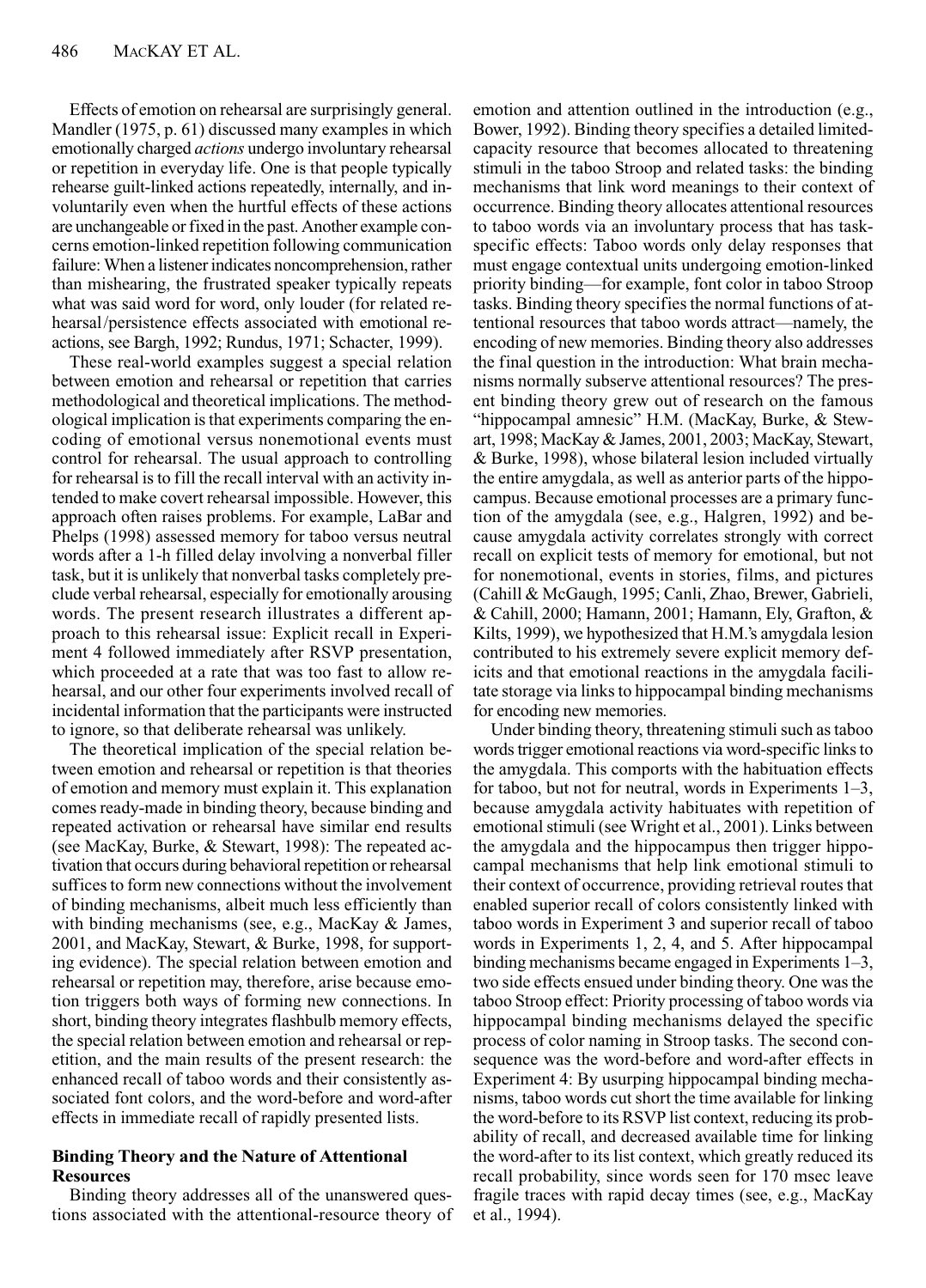#### **REFERENCES**

- Bargh, J. A. (1992). The ecology of automaticity: Toward establishing the conditions needed to produce automatic processing effects. *American Journal of Psychology*, **105**, 181-200.
- Bellezza, F. S., Greenwald, A. G., & Banaji, M. R. (1986). Words high and low in pleasantness as rated by male and female college students. *Behavior Research Methods, Instruments, & Computers*, **18**, 299-303.
- Berlyne, D. E. (1960). *Conflict, arousal, and curiosity*. New York: McGraw-Hill.
- Bower, G. H. (1992). How might emotions affect learning? In S. Christianson (Ed.), *Handbook of emotion and memory: Research and theory* (pp. 3-32). Hillsdale, NJ: Erlbaum.
- Cahill, L., & McGaugh, J. L. (1995). A novel demonstration of enhanced memory associated with emotional arousal. *Consciousness & Cognition,* **4***,* 410-421.
- Canli, T., Zhao, Z., Brewer, J., Gabrieli, J. D., & Cahill, L. (2000). Event-related activation in the human amygdala associates with later memory for individual emotional response [Abstract]. *Journal of Neuroscience,* **20***,* RC99.
- Conway, M. A., Anderson, S. J., Larsen, S. F., Donnelly, C. M., Mc-Daniel, M. A., McClelland, A. G. R., Rowles, R. E., & Logie, R. H. (1994). The formation of flashbulb memories. *Memory & Cognition,* **22**, 326-343.
- DALGLEISH, T., & WATTS, F. N. (1990). Biases of attention and memory in disorders of anxiety and depression. *Clinical Psychology Review*, **10**, 589-604.
- HALGREN, E. (1992). Emotional neurophysiology of the amygdala within the context of human cognition. In J. P. Aggleton (Ed.), *The amygdala* (pp. 191-228). New York: Wiley-Liss.
- Hamann, S. (2001). Cognitive and neural mechanisms of emotional memory. *Trends in Cognitive Sciences,* **5***,* 394-400.
- Hamann, S. B., Ely, T. D., Grafton, S. T., & Kilts, C. D. (1999). Amygdala activity related to enhanced memory for pleasant and aversive stimuli. *Nature Neuroscience,* **2***,* 289-293.
- HEBB, D. O. (1946). On the nature of fear. *Psychological Review*, 53, 259-276.
- Jay, T. B. (1992). *Cursing in America*. Philadelphia: Benjamins.
- Jay, T. B. (2000). *Why we curse: A neuro-psycho-social theory of speech*. Philadelphia: John Benjamins.
- LABAR, K. S., & PHELPS, E. A. (1998). Arousal-mediated memory consolidation: Role of the medial temporal lobe in humans. *Psychological Science*, **9**, 490-493.
- LARSEN, S. F. (1992). Potential flashbulbs: Memories of ordinary news as the baseline. In E. Winograd & U. Neisser (Eds.), *Affect and accuracy in recall* (pp. 32-64). New York: Cambridge University Press.
- MacKay, D. G., Burke, D. M., & Stewart, R. (1998). H.M.'s language production deficits: Implications for relations between memory, semantic binding, and the hippocampal system. *Journal of Memory & Language*, **38**, 28-69.
- MacKay, D. G., & James, L. E. (2001). The binding problem for syntax, semantics, and prosody: H.M.'s selective sentence-reading deficits under the theoretical-syndrome approach. *Language & Cognitive Processes*, **16**, 419-460.
- MACKAY, D. G., & JAMES, L. E. (2003). Aging, retrograde amnesia, and the binding problem for phonology and orthography: A longitudinal study of "hippocampal amnesic" H.M. *Aging, Neuropsychology & Cognition*, **9**, 298-333.
- MACKAY, D. G., MILLER, M. D., & SCHUSTER, S. P. (1994). Repetition blindness and aging: Evidence for a binding deficit involving a single theoretically-specified connection. *Psychology & Aging*, **9**, 251-258.
- MacKay, D. G., Stewart, R., & Burke, D. M. (1998). H.M. revisited: Relations between language comprehension, memory, and the hippocampal system. *Journal of Cognitive Neuroscience*, **10**, 377-394.
- MACLEOD, C. M., & HODDER, S. L. (1998). On the difficulty in obtaining priming effects in the Stroop task. *Abstracts of the Psychonomic Society*, **3**, 37.

MANDLER, G. (1975). *Mind and emotion*. New York: Wiley.

without awareness in anxiety states. *Journal of Abnormal Psychology*, **95**, 131-138.

- MATTHEWS, G., & HARLEY, T. A. (1996). Connectionist models of emotional distress and attentional bias. *Cognition & Emotion*, **10**, 561- 600.
- McClelland, D. C. (1951). *Personality*. New York: Sloan.
- McKenna, F. P., & Sharma, D. (1995). Intrusive cognitions: An investigation of the emotional Stroop task. *Journal of Experimental Psychology: Learning, Memory, & Cognition*, **21**, 1595-1607.
- Murdock, B. B. (1974). *Human memory: Theory and data*. Potomac, MD: Erlbaum.
- Neisser, U., Winograd, E., Bergman, E. T., Schreiber, C. A., Palmer, S. E., & WELDON, M. S. (1996). Remembering the earthquake: Direct experience vs. hearing the news. *Memory,* **4**, 337-357.
- NIELSON, S. L., & SARASON, I. G. (1981). Emotion, personality, and selective attention. *Journal of Personality & Social Psychology*, **41**, 945-960.
- PHELPS, E. A., & LABAR, K. S. (1997). The role of organization in recall for affective words. *Abstracts of the Psychonomic Society*, **2**, 4-5.
- PRATTO, F., & JOHN, O. P. (1991). Automatic vigilance: The attentiongrabbing power of negative social information. *Journal of Personality & Social Psychology,* **61**, 380-391.
- Reiman, B. C., & McNally, R. J. (1995). Cognitive processing of personally relevant information. *Cognition & Emotion,* **9***,* 325-340.
- Richards, A., French, C. C., Johnson, W., Naparstek, J., & Wil-LIAMS, J. (1992). Effects of mood manipulation and anxiety on performance of an emotional Stroop task. *British Journal of Psychology*, **83**, 479-491.
- RICHARDS, A., & MILLWOOD, B. (1989). Colour-identification of differentially valenced words in anxiety. *Cognition & Emotion*, **3**, 171-176.
- Rundus, D. (1971). Analysis of rehearsal processes in free recall. *Journal of Experimental Psychology*, **89**, 63-77.
- SCHACTER, D. L. (1999). The seven sins of memory: Insights from psychology and cognitive neuroscience. *American Psychologist*, **54**, 182- 203.
- Shapiro, K. L., Caldwell, J., & Sorenson, R. E. (1997). Personal names and the attentional blink: A visual "cocktail party" effect. *Journal of Experimental Psychology: Human Perception & Performance*, **23**, 504-514.
- Sharma, D., & McKenna, F. P. (2001). The role of time pressure on the emotional Stroop task. *British Journal of Psychology*, **92**, 471-481.
- SIEGRIST, M. (1995). Effects of taboo words on color-naming performance on a Stroop test. *Perceptual & Motor Skills*, **81**, 1119-1122.
- Talarico, J. M., & Rubin, D. C. (2003). Confidence, not consistency, characterizes flashbulb memories. *Psychological Science*, **14**, 455- 461.
- Tulving, E. (1969). Retrograde amnesia in free recall. *Science*, **164**, 88-90.
- Tulving, E. (1985). How many memory systems are there? *American Psychologist*, **40**, 385-398.
- van SELST, M.,  $\overline{\&}$  JOLICŒUR, P. (1994). A solution to the effect of sample size on outlier elimination. *Quarterly Journal of Experimental Psychology*, **47A**, 631-650.
- Watts, F. N., McKenna, F. P., Sharrock, R., & Tresize, L. (1986). Processing of phobic stimuli. *British Journal of Clinical Psychology*, **25**, 253-261.
- Wells, A., & Matthews, G. (1994). *Attention and emotion: A clinical perspective*. Hove, U.K.: Erlbaum.
- Whalen, P. J., Bush, G., McNally, R. J., Wilhelm, S., McInerney, S. C., JENIKE, M. A., & RAUSCH, S. L. (1998). The emotional counting Stroop paradigm: A functional magnetic resonance imaging probe of the anterior cingulate affective division. *Biological Psychiatry*, **12**, 1219-1228.
- WILLIAMS, J. M. G., MATHEWS, A., & MACLEOD, C. (1996). The emotional Stroop task and psychopathology. *Psychological Bulletin*, **120**, 2-24.
- Williams, J. M. G., Mathews, A., MacLeod, C., & Watts, F. N. (1988). *Cognitive psychology and emotional disorders*. Chichester, U.K.: Wiley.
- Wright, C. I., Fischer, H., Whalen, P. J., McInerney, S. C., Shin, L. M., & RAUSCH, S. L. (2001). Differential prefrontal cortex and amygdala habituation to repeatedly presented emotional stimuli. *Neuro-Report*, **12**, 379-383.

MATHEWS, A., & MACLEOD, C. (1985). Discrimination of threat cues